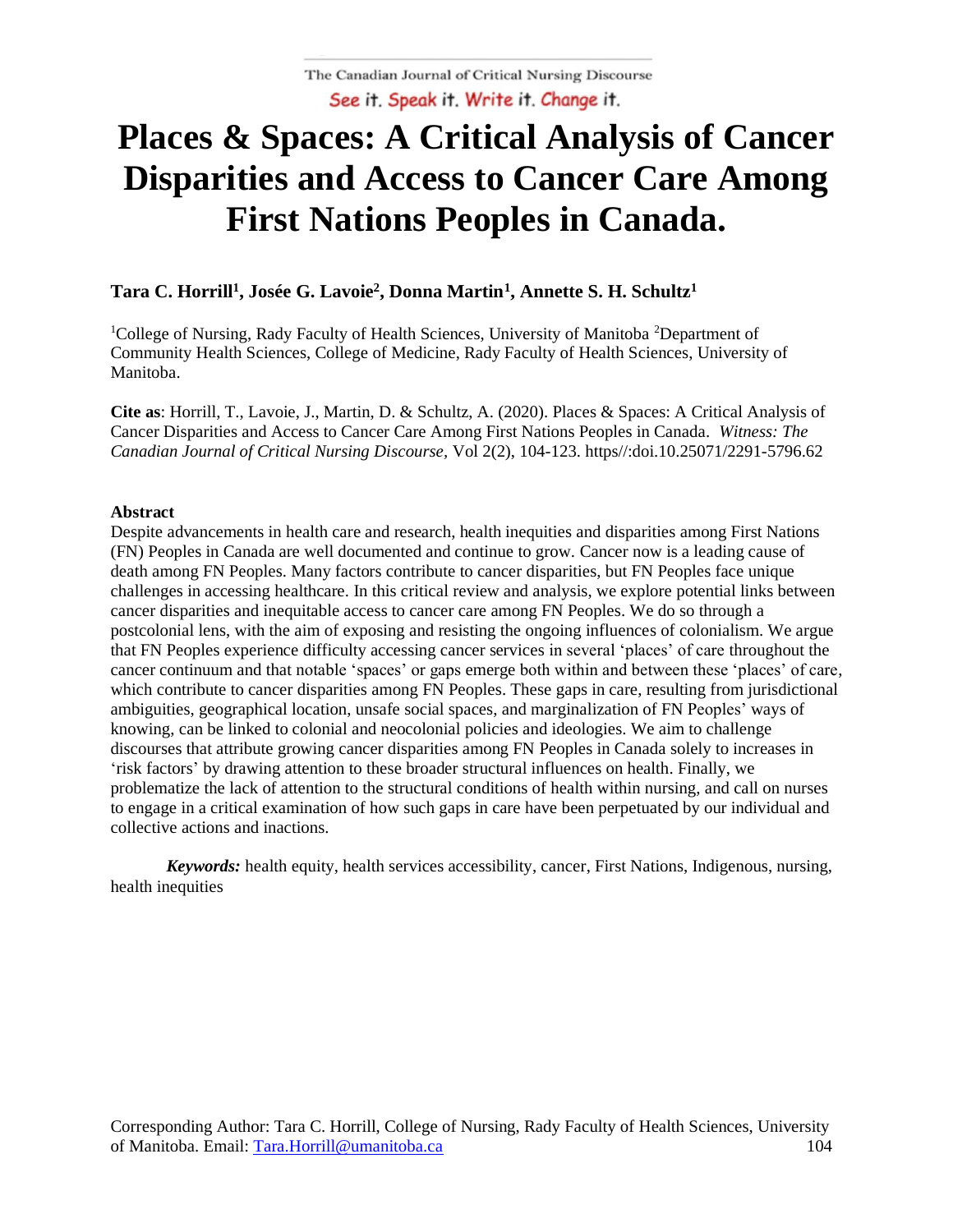#### **Prologue**

 We wish to begin by acknowledging that as authors, we speak as nurses (TH, DM and AS), and from the perspective of white settlers of European descent (all authors), and we recognize that along with these positions, comes a great degree of privilege and responsibility. Although we write as critical researchers, who bring extensive experience working with Indigenous Peoples, through clinical nursing practice, research, policy and health systems work, we do not speak *for* Indigenous Peoples, but only from our own experiences. Informing our work is knowledge from the fields of oncology nursing, rural nursing, critical care nursing and community health, and our experiences of witnessing inequities and injustices. We strive to engage in ongoing processes of critical self-reflection, examining our privileges and our complicity in the harms and injustices perpetuated towards Indigenous Peoples, while also seeking to bear witness to such injustices, and challenging others similarly positioned to do the same. While we endeavour to be allies to Indigenous Peoples and other groups experiencing social exclusion and structural violence, we take the position that allyship is a lifelong process involving ongoing self-examination, and that it is up to those we are attempting to support to determine if we have been allies in any given moment.

#### **Introduction**

 The health and wellness of First Nations (FN) Peoples has been profoundly influenced by centuries of colonialism (Mitchell, Arseneau, & Thomas, 2019). Evidence of these impacts is seen in the well documented health inequities and disparities among FN Peoples in Canada that persist despite significant healthcare advancements and access to a publicly funded healthcare

system (Adelson, 2005). For example, cancer is now a growing concern among FN Peoples, and a leading cause of death (Canadian Partnership Against Cancer [CPAC], 2013). While many factors influence these growing disparities, the narratives informing our understanding of these disparities are narrowly focused on 'risk factors' (i.e., individual behaviors or 'lifestyle' choices), and epidemiological studies (i.e., high cancer incidence, and poor outcomes), despite evidence that FN Peoples experience difficulties accessing cancer care throughout their cancer journey (Horrill et al., 2019a; Horrill et al., 2018). However, examining the broader context of growing cancer-disparities, and in particular, the complexity FN Peoples are faced with in navigating and accessing cancer care – from screening through to palliative care – opens space to consider alternative influences on cancer disparities that extend the narrative beyond risk factors.

As the largest group of healthcare professionals in Canada, nurses bear witness to the health and social impacts of inequity and injustice in their everyday practice (Falk-Rafael & Betker, 2012). Many nurses have argued that as individuals and as a collective we are morally obligated to act on injustice and inequities (Falk-Rafael, 2005; McGibbon & Lukeman, 2019; Weitzel et al., 2020), and that as a profession social justice is a "core disciplinary ethos superseding time and context" (Thorne, 2014, p. 79). McGibbon and Lukeman (2019) argue that nursing has recently seen a "resurgence of the political, a deliberative focus on social change, and a growing uneasiness with remaining neutral in the face of such pressing need" (p. 3). However, within nursing practice and education a significant gap exists between purported social justice values and action to redress injustice, that is rooted in colonizing and racializing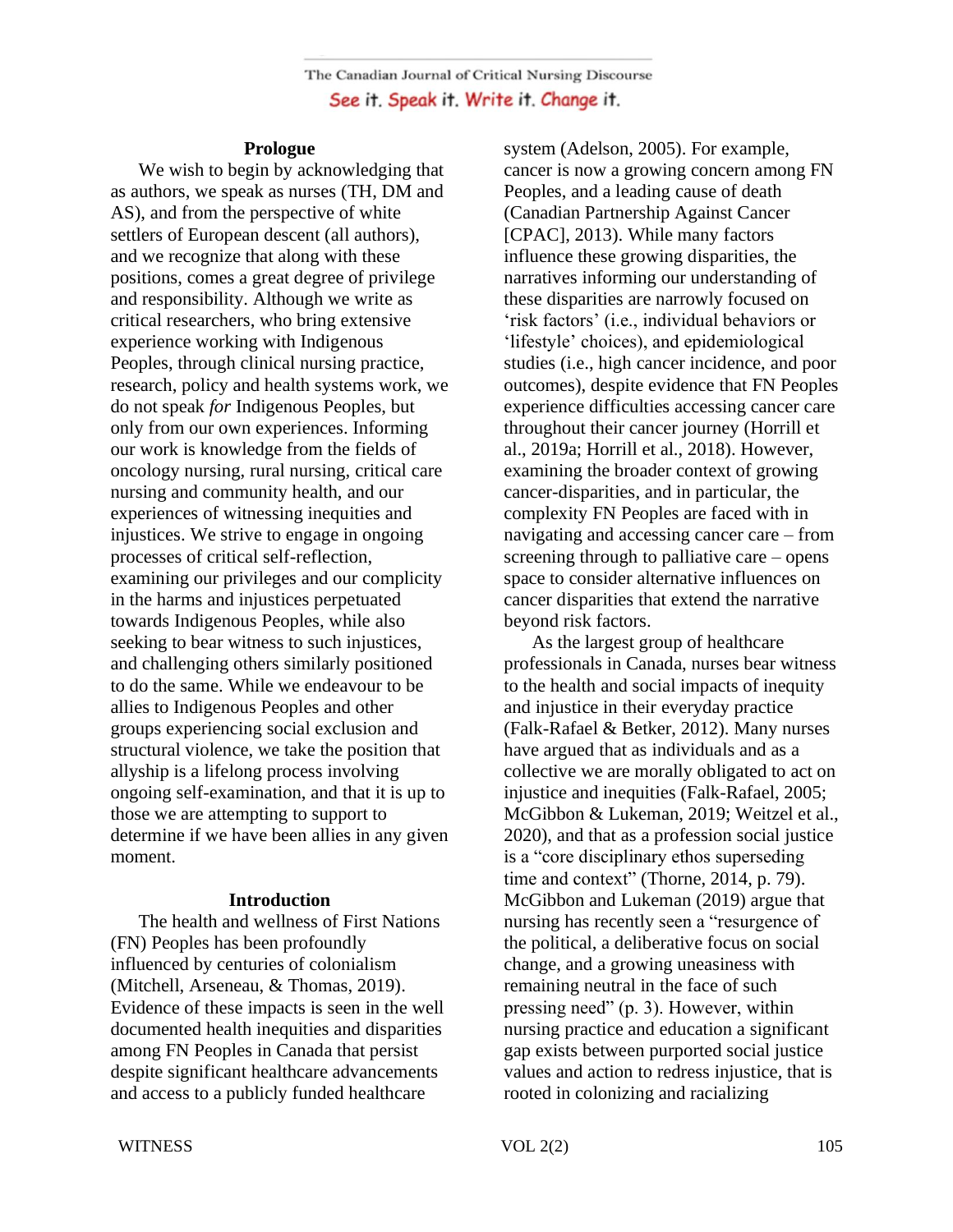discourses (Anderson et al., 2009; McGibbon et al., 2014). Developing a counter-narrative within nursing to support practice and curriculum changes will involve critical reflection and dialogue, and corresponding action, on injustices and the roots of inequities (Anderson et al., 2009; McGibbon et al., 2014).

In this critical review and analysis, we explore links between cancer disparities and poor access to cancer care for FN Peoples in Canada. We use the term 'First Nations Peoples' to refer to the original inhabitants of the land now called Canada, including 'status' and 'non-status' FN Peoples, and those living on and off reserve (where specific evidence or claims relate to one of these distinct groups, it will be noted). This analysis was conducted as part of the lead author's doctoral work (TH), in which the objective was to map key policies shaping FN Peoples' experiences when accessing cancer care and discuss healthcare gaps contributing to reported cancer-related disparities among FN Peoples. The objective of this paper is not to provide an exhaustive or systematic review of the literature (see Horrill et al., 2019a), but to critically review and analyze existing literature describing cancer among FN Peoples in Canada, including primary research studies (qualitative, quantitative and mixedmethods) and grey literature reports, and to challenge current narratives regarding cancer-related disparities among FN Peoples. We do so through a postcolonial theoretical perspective, which aims to "expose, resist and transform the continuing presence and influence of colonial processes" (McGibbon et al., 2014, p. 182). We agree with McGibbon and colleagues (2014) who suggest that "one of the most important starting points in working for social change to decolonize nursing is to embrace the fact that oppressions often flourish without nurses being able or willing to name their oppressive actions. Nurses

support oppression when they actively participate in oppression; deny or ignore oppression; or recognize oppression, but take no action" (p. 187).

In this analysis we aim to disrupt the current narratives within healthcare broadly and nursing specifically, that attribute growing cancer disparities among FN Peoples in Canada to increases in risk factors or 'lifestyle choices' by drawing attention to other factors influencing these disparities. We begin with an overview of the policy context shaping access to healthcare and service delivery among FN Peoples in Canada and synthesize what is currently known about cancer-related disparities among FN Peoples in Canada**.** We then present two alternative ways of understanding cancer disparities – through attention to the 'places' and 'spaces' of care. We follow the trajectory of a patient through the typical 'places of care' in the cancer journey, exploring inequities in access to cancer screening, diagnosis, treatment, survivorship, and palliative care that may be contributing to cancer disparities. We then draw attention to the 'spaces' or gaps in cancer care along the journey that result from jurisdiction, geography, unsafe social spaces, and marginalization of FN Peoples ways of knowing. We argue that these 'spaces' or gaps in care are rooted in colonial policies and ideologies, thus challenging the 'risk factor' narrative. Finally, we problematize the lack of attention to the structural conditions of health within nursing and call on nurses to engage in a critical examination of how such gaps in care have been perpetuated by our individual and collective actions and inactions.

#### **Background**

# **First Nations Healthcare in Canada: The Policy Context**

 Very few policies exist to specifically guide healthcare service delivery in Canada;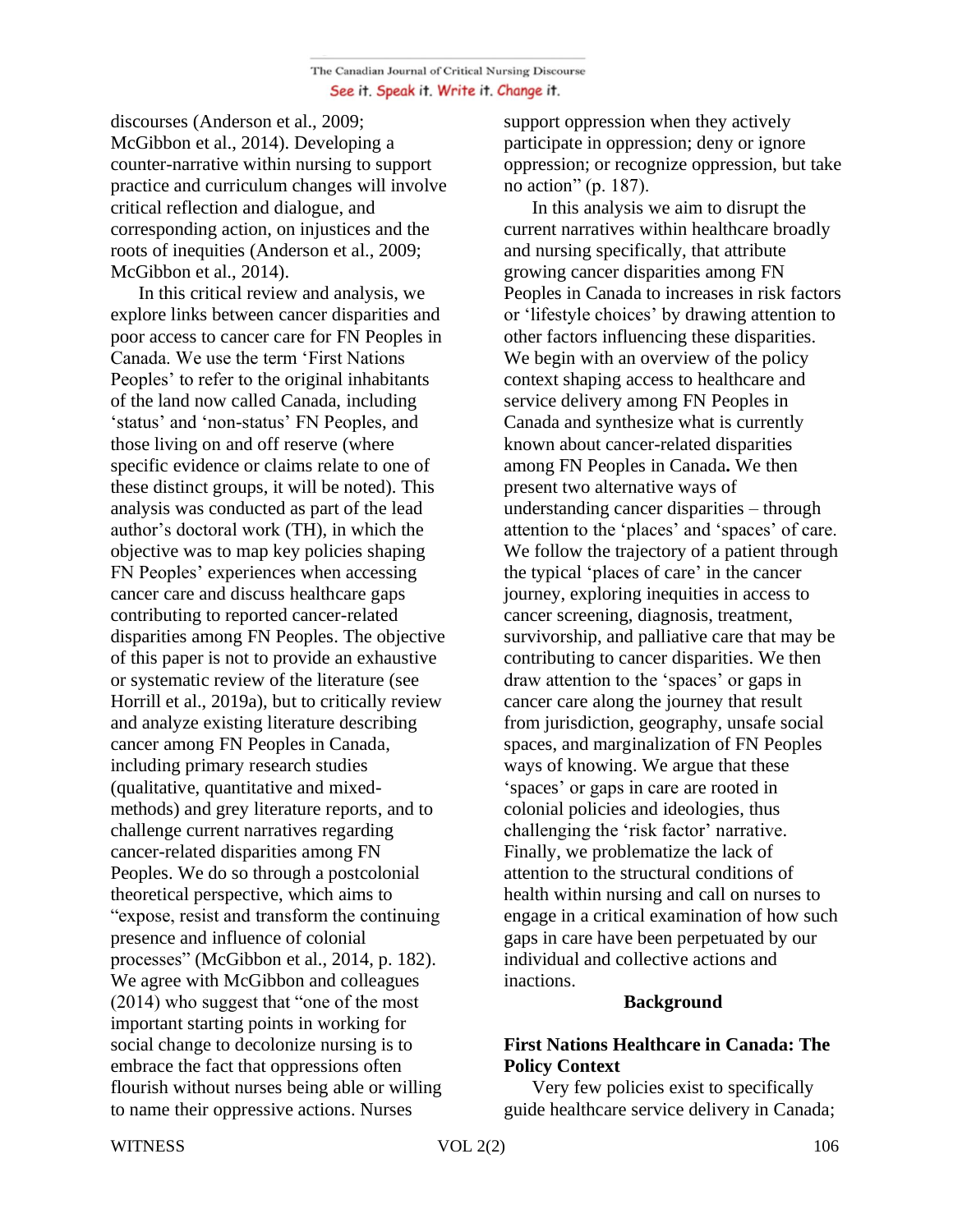what does exist serves largely to establish jurisdictional and fiscal responsibility for FN Peoples' health (Lavoie, 2013; National Collaborating Centre for Aboriginal Health, 2011). The *British North American Act* (BNA) grants responsibility for healthcare to the provincial governments, however no specific provision was made regarding healthcare for FN in this *Act* (Waldram, Herring, & Young, 2006). The *Indian Act*, a paternalistic, 'race'-based policy, gives the federal government the authority to specify who may 'qualify' to register as an Indian under the law (Allan & Smylie, 2015). FN Peoples eligible for registration under the Act are referred to as 'registered' or 'status'; those that are not eligible for registration are referred to as 'non-status'. Services for status FN when accessed on-reserve (primarily public health and health promotion) are financed and administered through the federal government; services for isolated communities may also include primary healthcare and limited medical care (Lavoie, Forget, & Browne, 2010). Healthcare services provided off reserve (such as hospital and specialist care) are funded partially by the provinces, and primarily delivered through regional health authorities, as they are for all other Canadians. The jurisdictional division of responsibilities has effectively created a parallel healthcare 'system' for status FN Peoples on-reserve (Lavoie et al., 2010). Moreover, these jurisdictional borders are ambiguous, appear to be increasing in complexity (Lavoie et al., 2015), and have tangible effects on access to healthcare, particularly for those status FN Peoples living on reserve.

# **Cancer Disparities among First Nations Peoples**

 Cancer is an important public health concern in Canada and will continue to be for the foreseeable future (CPAC, 2011b). Significant cancer disparities exist between FN Peoples and non-FN Canadians. Trends among FN Peoples suggests that the incidence of cancer is rapidly rising – faster among FN Peoples than other Canadians (CPAC, 2011a, 2013; McGahan et al., 2017). Cancer stage at diagnosis, an important predictor of disease course and treatment options and indicator of the quality of and access to screening and early detection efforts (CPAC, 2015; Decker et al., 2016), is also concerning. FN Peoples are more likely to be diagnosed with 'late-stage' cancers than non-FN (Decker et al., 2016; Horrill et al. 2019b; Sheppard et al., 2010), which can result in limited, more invasive, or costly treatment. Cancer survival is significantly poorer among FN Peoples compared to non-FN (Erickson et al., 2015; McGahan et al., 2017; Nishri et al., 2015; Withrow et al., 2017).

 Although epidemiological evidence begins to paint the picture, Adelson reminds us that "statistical data alone, however, only tell us the degree of health disparity and not enough about the causes and extent of the felt effects" (Adelson, 2005, p. 59). Historically, cancer disparities among FN Peoples have been implicitly and explicitly attributed to 'lifestyle deficits', including diet, physical activity, alcohol consumption, smoking, obesity and sexual behavior (Elias et al., 2011). More recently, these cancer disparities are understood as multifactorial, resulting from differences in access to care, negative healthcare experiences including discrimination and racism leading to delays in care, socioeconomic factors, and the ongoing impact of colonialism (Horrill et al., 2019b; McGahan et al., 2017; Withrow et al., 2017).

# **Places of Care: Accessing Cancer Care Throughout the Trajectory**

 The cancer experience is often described as a journey or a path, and while each patient's journey is a unique experience, most patients will experience a trajectory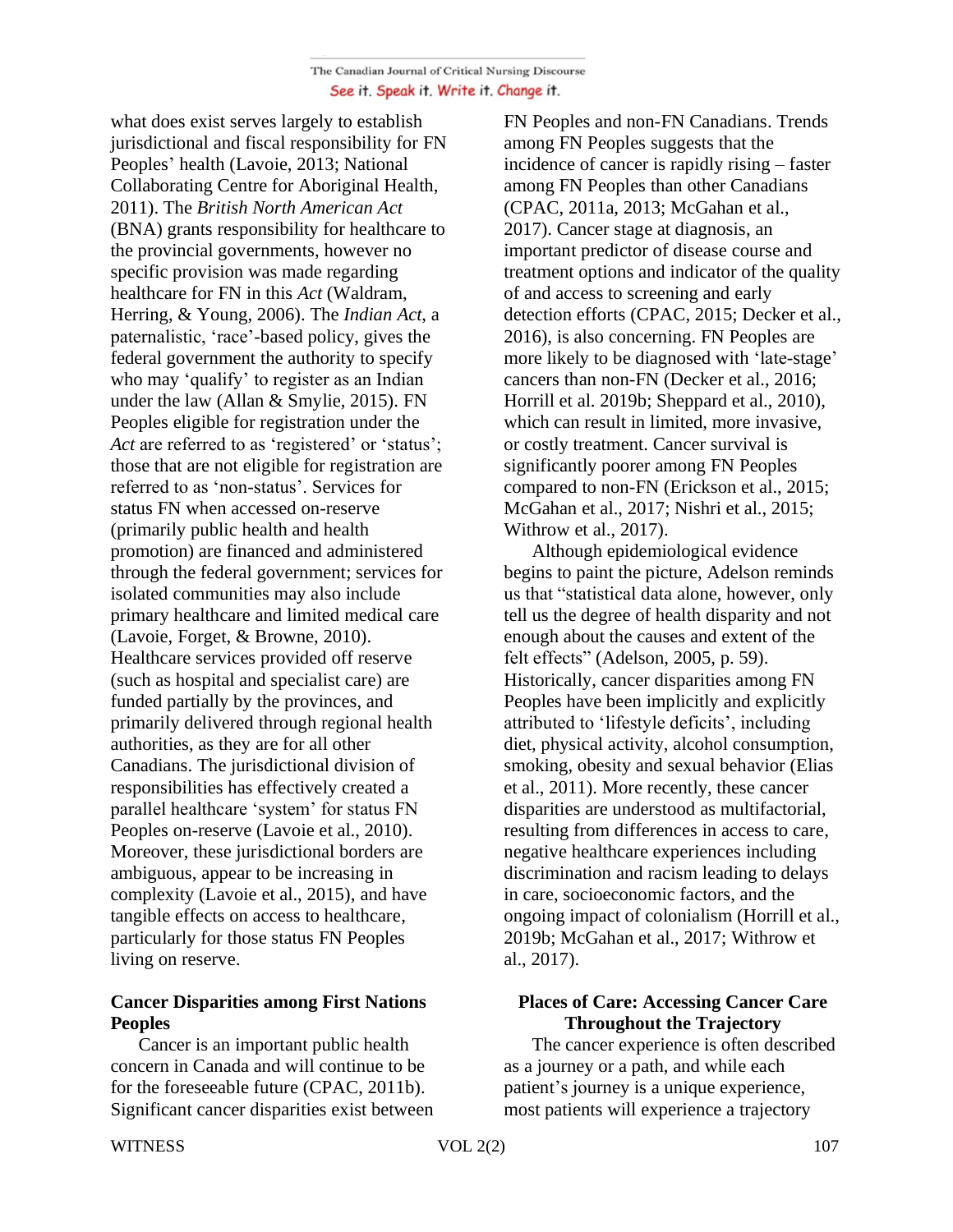



nowered by P PIKTOCHART

that includes cancer screening or a suspicion of cancer, diagnosis, treatment, and survivorship or palliative care. We have conceptualized these as 'places of care' – which are both physical places, as in specific health services, and phases in the cancer trajectory **(Fig 1).** In this section, we briefly review the evidence concerning these 'places of care' and discuss how these might be related to cancer disparities.

# **Cancer Screening**

 Detecting cancer in its earliest stage through screening results in treatment that is more effective and less invasive, better quality of life, and improved survival. Although limited, data suggest that rates of

cancer screening tend to be lower among FN Peoples (CPAC, 2013; Decker et al., 2015; Demers et al., 2015). Within FN communities ("reserves"), a lack of information regarding cancer prevention, early warning signs and screening processes make screening difficult (Cancer Care Ontario [CCO], 2002; CancerCare Manitoba [CCMB], 2013; The Saint Elizabeth First Nations Inuit and Métis Program [SE], 2012). Distrust of Western medicine, family members' experiences with cancer, and lack of culturally safe screening environments have also been noted to discourage screening (CPAC, 2013). Limited local screening services and high turnover of healthcare providers within FN communities contribute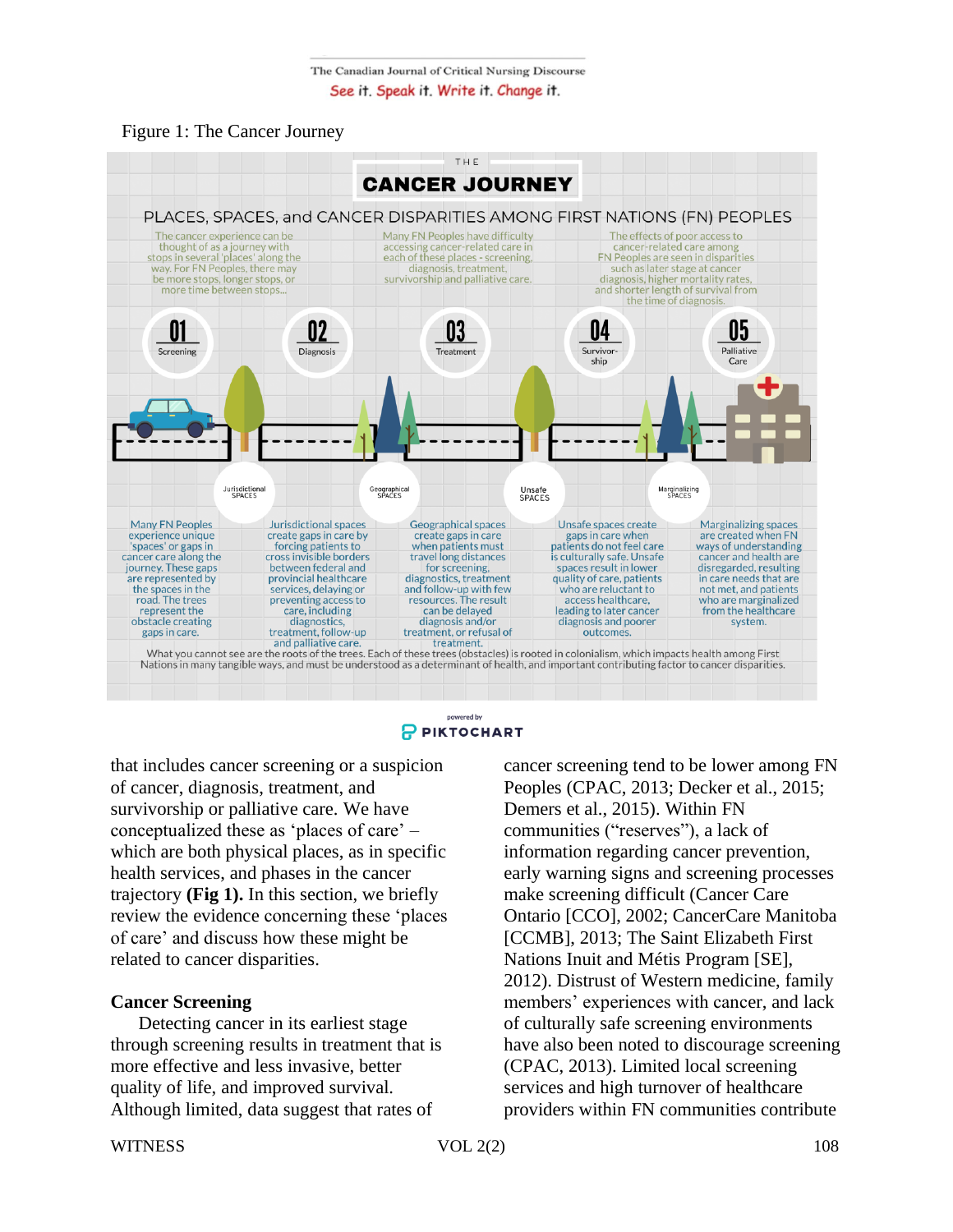to poor continuity of care and missed opportunities for cancer screening (Assembly of First Nations [AFN], 2009; CPAC, 2013; CCO, 2002; Maar et al., 2013). The cost and complexity of travel (costly travel, childcare, unpaid employment absence) make accessing cancer screening services exceedingly difficult for some FN Peoples, especially those living outside of urban areas (Maar et al., 2013). Poor access to screening services and lower rates of screening are likely contributors to disparities in diagnosis, mortality, and survival.

# **Cancer Diagnosis**

 Cancer diagnosis is a pivotal 'place' in the cancer journey, and an important contributor to cancer outcomes: shorter time to diagnosis is associated with improved cancer outcomes (Neal et al., 2015), and significantly impacts survival (CPAC, 2015). Diagnoses of cancer are often made within the primary care setting, however difficulties in accessing primary care among FN Peoples both on and off reserve are widely acknowledged and multifaceted (CPAC, 2011a; Lavoie et al., 2010; SE, 2012). Diagnostic testing is particularly challenging as medical travel is almost always required, and can delay cancer diagnosis (CCMB, 2013; Lavoie et al., 2016). For status FN Peoples living on reserve, delays in diagnosis are sometimes linked to "a federal transportation policy that will not subsidize transportation for preventative and diagnosis purposes" (Lavoie et al., 2016, p.7). Complexities in communication and coordination between patients, primary care providers, diagnostic sites, and cancer specialists has also been noted to contribute to delayed referrals or missed follow-up (CPAC, 2013). Poor access to primary care may be contributing to later stage cancer diagnoses, requiring treatment that is more invasive and costly, or is limited to palliative care (CPAC, 2013; Lavoie et al., 2016).

## **Cancer Treatment**

 Upon suspicion or diagnosis of cancer, most patients are referred to an oncologist for cancer treatment – the next 'place' within the journey. Many FN Peoples face difficult decisions around treatment, which often requires travelling long distances or temporarily relocating to an urban center to access oncology care, resulting in lengthy time away from home and community, and a significant burden on patients and family (Lavoie et al., 2016). Although other Canadians living in rural and remote areas face similarly difficult decisions, FN Peoples experiences intersect with jurisdictional confusion, previous negative healthcare experiences, and a lack of culturally relevant support to add an additional layer of complexity; for these reasons, some FN Peoples decide against cancer treatment (CCMB, 2013; Lavoie et al., 2016). For status FN Peoples living on-reserve choosing to pursue treatment, this means crossing an invisible jurisdictional 'border' from care provided on-reserve (funded and/or provided by the federal government) to specialist care (funded and provided by provincial/territorial governments). Crossing this 'border' alone creates many challenges for FN Peoples. Moreover, significant gaps in cancer information have been noted, including information regarding treatment options, side effects, complications, and prognosis; moreover, this information is rarely culturally relevant or in FN languages (CPAC, 2011a, 2013; CCO, 2002; CCMB, 2013). Such barriers contribute to inequitable access to cancer treatment among FN Peoples, subsequently impacting cancer outcomes and contributing to cancer disparities.

# **Survivorship & Palliative Care**

 Survivorship and palliative care, the next stages in the cancer journey, alleviate both physical and psychological symptoms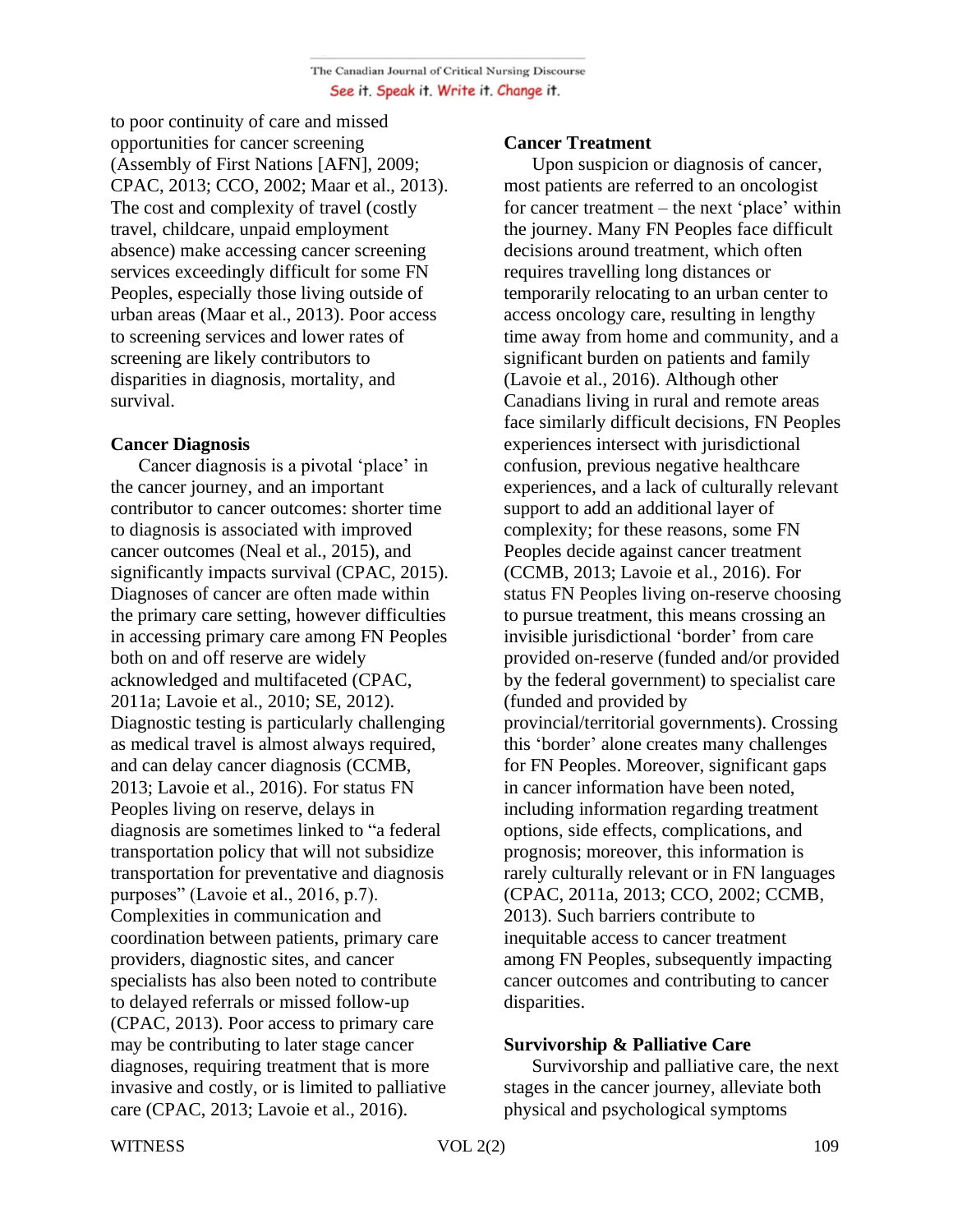associated with the diagnosis and/or treatment of cancer, however access to these services is seriously lacking among FN Peoples, particularly for those living on reserve (CPAC, 2013; Hammond et al., 2017; Olson et al., 2014). For many FN cancer survivors, supportive care is not available in or near their community, and appropriate information regarding cancer survivorship is difficult to access (Hammond et al., 2017; Olson et al., 2014). Communication from tertiary care centers when patients are discharged home to their communities is poor, and challenges related to accessing primary care persist, resulting in inadequate access to basic follow-up care (CCMB, 2013; Olson et al., 2014). Access to palliative care among FN Peoples living on reserve has also repeatedly been acknowledged as a significant issue, and because of geography and jurisdiction, there are few or no palliative care services available in most FN communities. When palliative care services *are* available, they are generally not designed to accommodate FN practices around death and dying, and are not experienced as culturally safe (CPAC, 2013). When palliative care services are *not* available in the community, FN Peoples must travel long distances to regional or urban centers, which can be isolating and lonely (CPAC, 2013; CCMB, 2013).

# **The Spaces Between: Gaps in Cancer Care**

 While 'places of care' in the cancer trajectory are likely contributing to cancer disparities among FN Peoples and most certainly impact FN Peoples' experiences, notable 'spaces' emerge both between and within the 'places of care'. Here, we conceptualize 'spaces' in several ways. Jurisdictional 'spaces' represent gaps created theoretically by the division of governmental responsibility for status FN healthcare. These spaces create tangible gaps between

healthcare provided by federal and provincial governments, and consequently, gaps in the cancer journey. Geographical 'spaces' refer to the physical spaces or distances between FN communities and the location of cancer services, creating gaps in care by virtue of geography. Social distance between FN Peoples and healthcare providers result in healthcare 'spaces' that are experienced as socially unsafe, often resulting in avoidance of care. Marginalizing 'spaces' are created epistemologically through hierarchies of knowledge, when FN ways of knowing, specifically those related to health and healing, are positioned as inferior to biomedical ways of knowing. Each of these 'spaces' can be seen throughout the cancer journey and can be linked to colonial ideologies and policies (Figure 1).

Colonialism can be understood as a system of exploitation based on rigid hierarchies and the construction of colonized (in many cases, Indigenous) Peoples as intrinsically inferior (Ashcroft, Griffiths, & Tiffin, 1998). Browne (2001) defines ideology as "a set of closely related beliefs, attitudes or ideas characteristic of a societal group", which tend to perpetuate value-laden claims (p. 119). The ideology of 'race', or the genetic inferiority of certain groups, grew in tandem within colonialism, and was used to justify colonial activities (Ashcroft et al., 1998). The healthcare system is an extension of the colonial system, in which the colonial relationship is often obscured or justified based on potential 'gains' (i.e., treatment of disease) for FN Peoples, whether extended or not.

# **Jurisdictional Spaces**

 The multi-jurisdictional nature of cancer services for FN Peoples makes accessing cancer care particularly challenging, and the fragmented nature of cancer care creates spaces or gaps between the places of care (CPAC, 2011a, 2013; Tobias et al., 2020);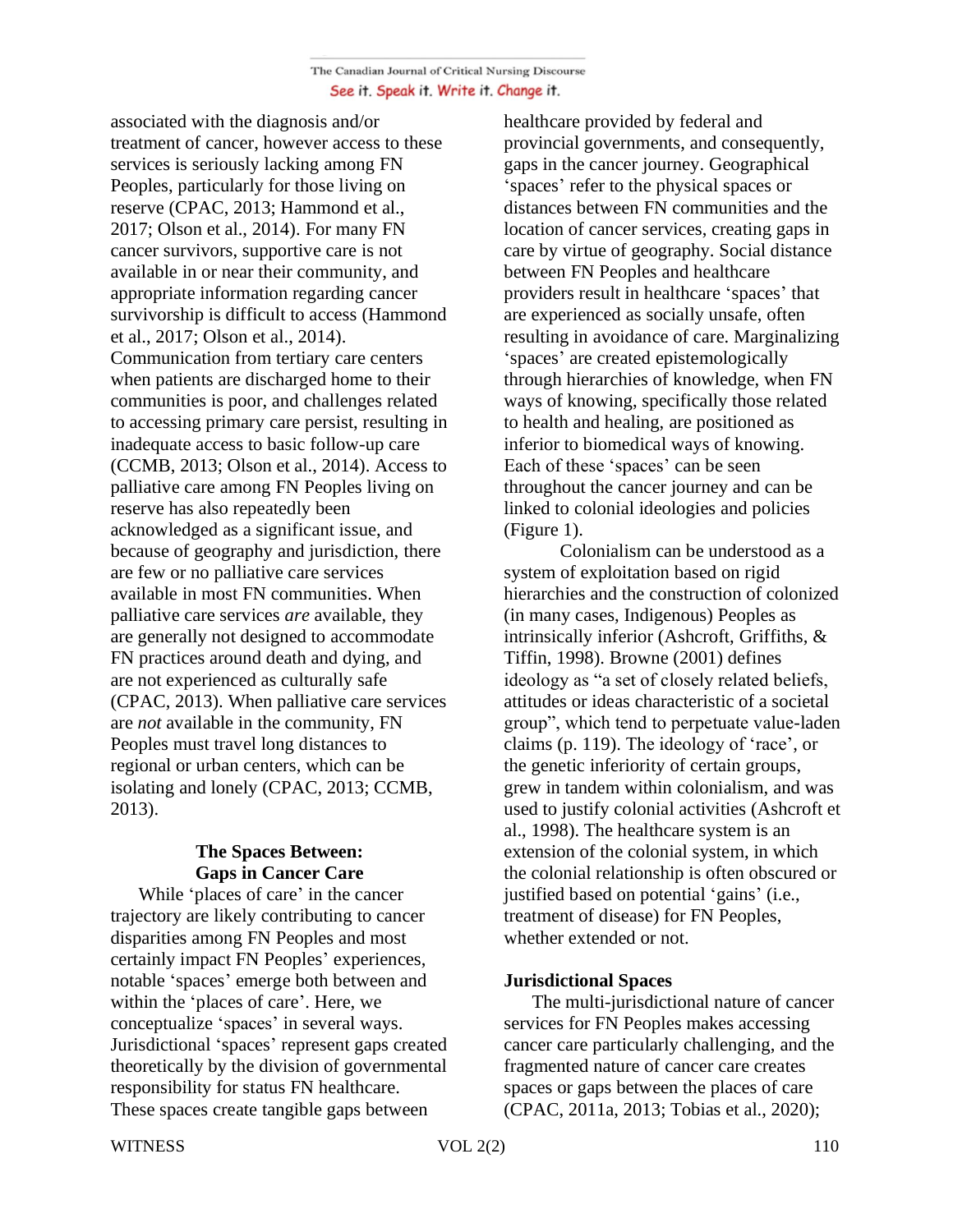this is especially true for status FN Peoples living on reserve. Current policies further entrench jurisdictional gaps rather than alleviate them and serve as barriers to accessing healthcare (Lavoie et al., 2010). Within the cancer journey, several government-funded providers may be involved, each with their own priorities and interests (i.e., oncology clinics, specialists, family physicians, Tribal Councils, First Nation community clinics). Poor cooperation between levels of government and lack of strategic leadership have resulted in little progress in cancer control (AFN, 2009). Moreover, jurisdictional ambiguities are difficult to resolve, and rely on the accommodation of individuals within government in the absence of clear policy guidelines for FN health (Cook, 2003). For example, the Non-Insured Health Benefits (NIHB, a federally funded program providing coverage to status FN Peoples for medical and health-related expenses not covered under provincial health insurance), and specifically, the medical transportation policy (a component of NIHB providing transportation for FN Peoples to access medically necessarily health services not available in their community of residence) exist for the purposes of providing resources to support access to health services, including cancer services. However, it is often *individuals* (managers or clerks) who are left to interpret and enforce broadly defined and ambiguous policy objectives, and gaps in care arise as a result of these individuals' understanding of jurisdictional obligations (Lavoie et al., 2015). Most concerning, *eligibility* for medical transportation and other resources is rarely the issue; rather, priorities include cost containment and avoiding establishing precedence (Lavoie et al., 2015). Lavoie et al (2015) note that this context "fuels rather than alleviates tensions and perpetuates an adversarial and politicized environment" in which access to care becomes compromised

(p. 311). Rather than allowing for flexibility, maximizing access to healthcare, and focusing on overall efficiency, current trends appear to be increasingly focused on centralized decision-making, accountability, and rigidly defined federal and provincial jurisdictions (Lavoie & Forget, 2008).

 Beyond accessing care, communication across jurisdictions has repeatedly been documented as problematic, as previously discussed. Navigating this complex multijurisdictional system without 'falling through the cracks' is a considerable challenge; some FN cancer patients report experiencing 'logistical fatigue' which significantly impacts on their ability to access care (Lavoie et al., 2016). Consequences of jurisdictional gaps include delayed cancer diagnoses, delayed specialist referral, delayed cancer treatment, poor follow-up care, and patients who abandon cancer treatment entirely (Lavoie et al., 2016; SE, 2012).

 Jurisdictional spaces are a direct result of policy and legislation. The division of responsibilities outlined in the *BNA Act* and *Indian Act* began the centuries-long debate over the jurisdictional responsibility for FN health. Rooted in racist colonial ideology, such legislation establishes invisible jurisdictional borders with devastating effects on the health of FN Peoples and access to healthcare (Reading, 2015).

# **Geographical Spaces**

 The geographical location of many FN communities creates tangible gaps between a patient's home and the place where specialized cancer care is available. de Leeuw (2016) argues that geography is not a neutral or static entity, but rather an *active*  determinant of health: "*where* we are and *how* we are in that space matters" (p. 93). Delivery of comprehensive primary care services to rural and remote FN communities is challenging, and the healthcare services provided are limited. As a result, FN Peoples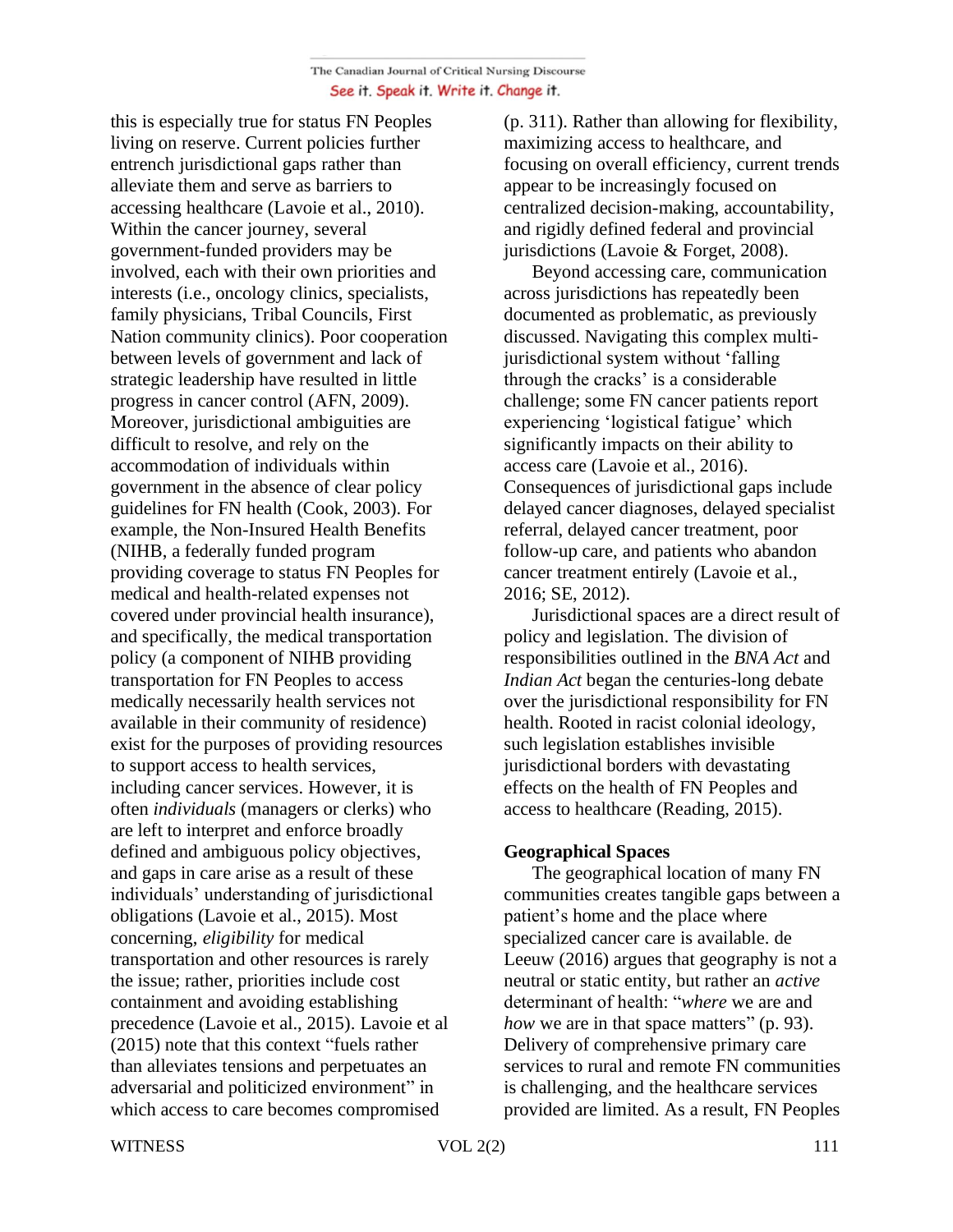living in these communities are required to travel for virtually all cancer services, resulting in fewer opportunities for cancer screening, late diagnoses, and poor outcomes (CPAC, 2013; Reading, 2015). The sheer distance and mode of transportation can make travel onerous, uncomfortable or dangerous for patients who are ill or receiving cancer treatment, and for many patients, they must face these challenges alone, leaving the support of family and community behind during a particularly challenging time (CPAC, 2013). Because of restrictions on travel coverage for family members through NIHB, patients are left to advocate for their own needs while unwell and in an unfamiliar location (CPAC, 2013; Lavoie et al., 2016). As a result, some FN patients choose to forego or abandon cancer treatment entirely (Lavoie et al., 2016).

 In Canada, the Medical Transportation Policy provides transportation funding for status FN Peoples to access medically necessary health services that are not available on reserve (including cancer screening, diagnostics and treatment), however, is repeatedly acknowledged as complicating access to a range of cancerrelated services among FN Peoples**,** and is often denied in the context of cancer screening (CCMB, 2013; Lavoie et al., 2015; Lavoie et al., 2016; Maar et al., 2013; Olson et al., 2014; SE, 2012). Eligibility criteria seem to be unclear and fluid at times, with transportation denied for reasons not stated in the Policy (Lavoie et al., 2015). These seemingly arbitrary decisions must be understood within the context of FN Peoples' lives and experiences, where geographical location and access to transportation intersect with socio-historical context of colonial government relationships, and experiences of discrimination and dismissal of health concerns (Lavoie et al., 2016). Requests for medical transportation must also be seen within the context of ambiguous

jurisdictional boundaries, "where all agencies involved may understand the request as someone else's responsibility" (Lavoie et al., 2015, p. 310). Delays in cancer diagnosis and treatment related to geography and the Transportation Policy may be contributing to poorer cancer outcomes (Lavoie et al., 2016).

 The geographical location of FN reserve communities stems directly from colonial policy and is entrenched in the *Indian Act.* FN homelands were appropriated, and communities forcibly relocated to 'reserve' lands controlled by the federal government and allocated to those identified as 'Indian' (Allan & Smylie, 2015; Browne, Smye, & Varcoe, 2005). Allan and Smylie (2015) note that "this removal to reserve lands began a system of segregation that would become the template for apartheid in South Africa" (p. 10). More than a method of segregation, the *Indian Act* constructed a system of subjugation, designed to control, assimilate, and eliminate FN Peoples (Adelson, 2005). Geography intersects with jurisdiction to create differential access to care among FN themselves: while status FN Peoples are entitled to access federal resources including Non-Insured Health Benefits (such as medical transportation), many non-status FN and non-FN partners and children also live in reserve communities and experience similar socioeconomic and health conditions, yet are not entitled to these benefits. For FN Peoples, geographical location is more than simply a matter of rurality or remoteness – many other Canadians live rurally or remotely – but is rooted in a colonial system that has shredded FN communities and ties to land that are so foundational to identity and wellness (de Leeuw, 2016). However, close geographical proximity to cancer services does not necessarily guarantee access to those services, as services alone do not ensure health; moreover, access to services does not guarantee that those services are responsive to needs of FN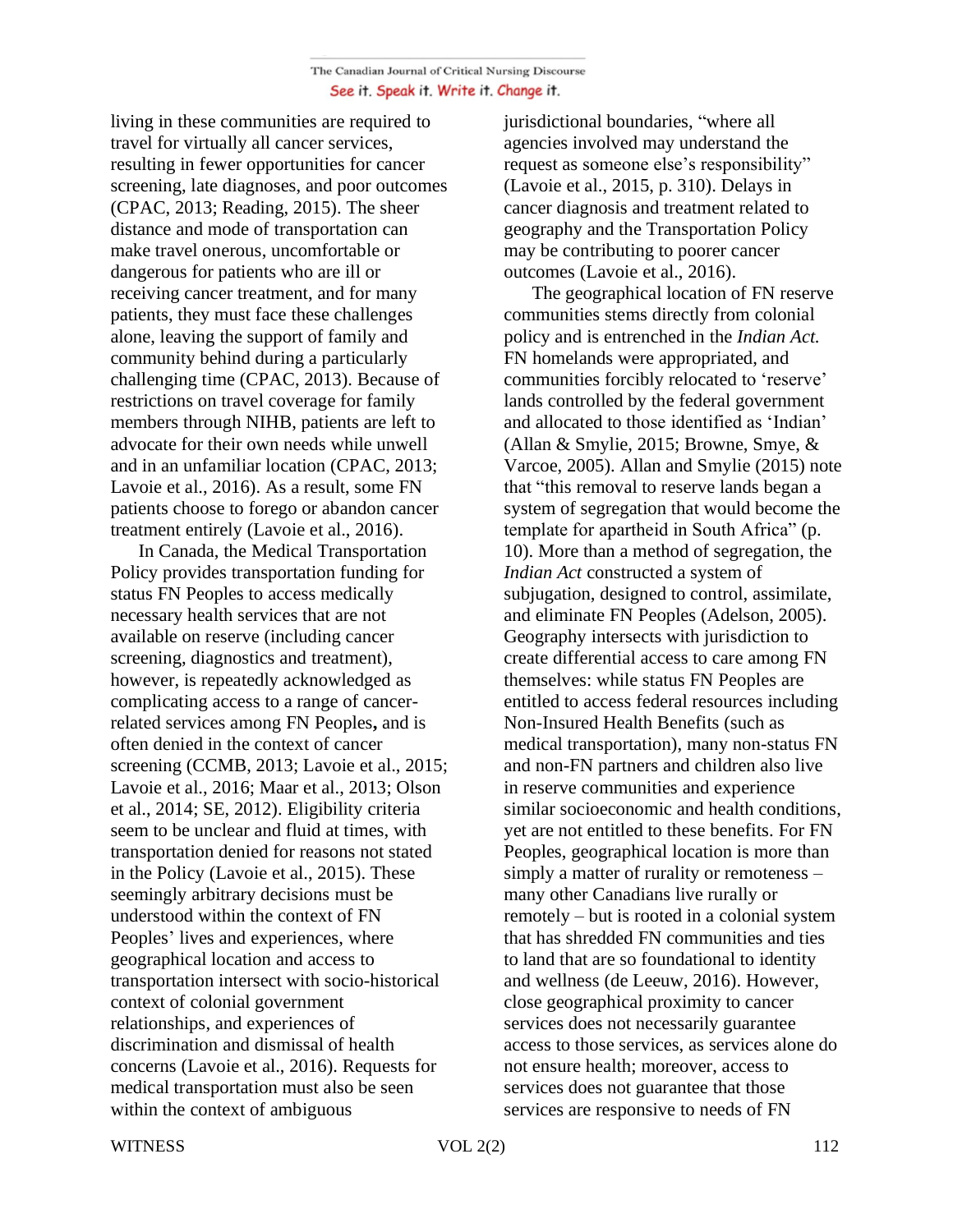Peoples (Adelson, 2005). FN Peoples continue to experience gaps in care related to socially unsafe care, regardless of 'status' or geographical location.

# **Unsafe Spaces**

 Common understandings of cancer within FN communities, and previous negative experiences when accessing healthcare services create social distance between patients and healthcare providers, and healthcare spaces that are experienced by FN as culturally and socially unsafe. Although the word 'cancer' is generally steeped in fear, this is particularly true among FN Peoples as it is perceived as a death sentence (Hammond et al., 2017; Loppie & Wien, 2005). Although some would suggest that fears of cancer are unfounded given recent medical advances, Hammond et al (2017) note that "perceptions of cancer's fatality are aligned with the typical cancer trajectory within First Nations communities in Canada, where inaccessibility and inadequacy of services across the cancer continuum lead to later stage diagnoses and more deaths" (p. 196). Within this unsafe space of fear and uncertainty, some FN Peoples avoid talking about cancer and addressing health concerns for fear of a cancer diagnosis (CPAC, 2011a; Hammond et al., 2017).

 Negative experiences and encounters with the healthcare system and healthcare providers are widespread among FN Peoples and well documented. Distrust in government provided healthcare services and healthcare providers, and fast-paced clinical environments that do not allow for establishing trusting relationships between providers and patients amplify these unsafe spaces and contribute to gaps in care (CCO, 2002; Wakewich et al., 2016). Biomedical discourses that attribute cancer primarily to 'lifestyle' choices or behavioral risk factors, which convey blame and personal responsibility, leave little room for

alternative explanations. Discourses privileging genetic and biological causes of cancer disparities among FN Peoples seriously underestimate the role of social and structural determinants of health (Vasilevska et al., 2012). Entrenched in biomedicine are neoliberal philosophies of individualism and egalitarianism, which assume that health is entirely an individual responsibility, and that individuals have equal life opportunities and resources available to make healthy; failure to achieve health or access healthcare is construed as a personal deficit (Browne, 2001). Within the realities of unsafe spaces, patients experience fear, distrust, and dismissal, and become increasingly reluctant to seek timely care for their health concerns; consequently, cancer diagnoses are delayed, and treatment options become limited (CPAC, 2013; Lavoie et al., 2016; Tobias et al., 2020).

 The relationships between FN Peoples and government-provided healthcare services must be understood within the context colonialism, where distrust of healthcare services stems from historical trauma. In Canada, historical trauma among FN Peoples is rooted in dislocation from lands and forced relocation to reserve lands, forced attendance at residential schools, and other policies aimed at assimilating and eliminating FN Peoples (Allan & Smylie, 2015). Residential schools have seriously damaged the lives and culture of FN, and have had direct, indirect and long-lasting effects on mental and physical health (Waldram et al., 2006). Negative experiences and encounters with healthcare providers must also be seen with the context of colonialism and are similarly rooted in ideologies of the inferior 'other'. Colonial ideology rears its ugly head in popular social discourses that construct FN Peoples as lazy, alcoholics, dependent on the state, and as "getting everything for free" (Browne, 2005, p. 182). These discourses are taken up by some healthcare providers through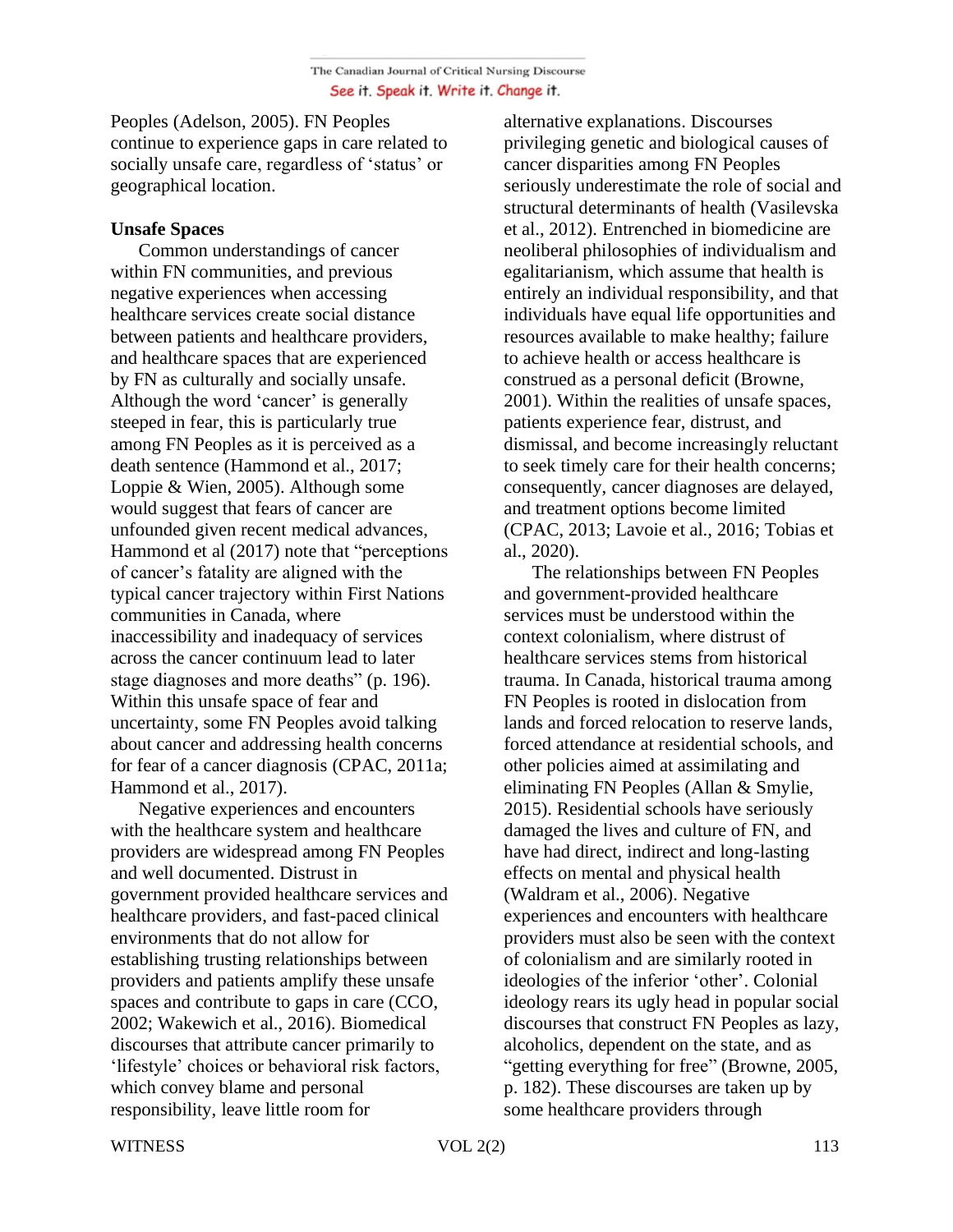racializing assumptions (attributing health and social problems to 'race'), and subsequently organize the attitudes, assumptions and actions of healthcare providers towards FN Peoples (Browne, 2005). Gaps in care ensue when FN Peoples do not access healthcare services because they do not feel safe.

# **Marginalizing Spaces**

 FN Peoples' access cancer care in spaces that marginalize FN Peoples' conceptions of cancer, healing, and wellness, resulting in unmet needs and lower quality of care (Garvey et al., 2020). Cancer is described as feeling the "presence of a stranger" among Anishinaabe FN (Hart-Wasekeesikaw, 1996). This stranger is described by some FN Peoples as a worm, bug, maggot, or germ-cell, and is understood to be 'eating away' at one's insides (Barkwell, 2005; Hart-Wasekeesikaw, 1996)**.** FN Peoples' conceptualizations of health are fundamentally different from biomedical conceptualizations of health, incorporating interrelated dimensions of physical, spiritual, emotional and mental health, strong connections with land and community, and the honoring of relationships (Reading & Wien, 2009; Walker & Behn-Smith, 2015). In the hierarchy of knowledge, however, western (biomedical) conceptions of health, illness and cancer dominate, and create epistemological distance or 'space', pushing other ways of knowing to the margins. Walker and Behn-Smith (2015) note that within this hierarchy of knowledge, "the 'evidence-based' biomedical model implicitly renders Indigenous medicine and knowledge as less scientific and therefore dubious" (p. 245). The silo approach of treating body parts in isolation may not be well accepted among FN Peoples (CCO, 2002; Walker & Behn-Smith, 2015), and many FN Peoples report that their emotional, mental, spiritual and social needs are not being met or even assessed by oncology

providers, creating a significant gap in care (CPAC, 2013; Garvey et al., 2020).

 For some FN Peoples, using the word 'cancer', or discussing death or dying can be inappropriate, and cause increased anxiety (CCMB, 2013). Some FN Peoples desire traditional healing, or an approach that blends biomedical and traditional healing, but many cancer centers do not have processes to accommodate this type of blended approach (CPAC, 2013; CCO, 2002). The lack of understanding among healthcare providers regarding traditional healing, or the view of such practices as ineffective or not 'evidence-based' risks further marginalizing Indigenous Knowledges and FN patients from the dominant healthcare system.

 The dominance of biomedicine and marginalization of Indigenous Knowledges can be linked to imperialist ideology, or the assumption of European racial, intellectual and cultural superiority (Ashcroft et al., 1998). Colonialism (one particular expression of imperialism) sought to establish a hierarchy of knowledge and use that knowledge to exert power and domination (Smith, 2005). Western medicine played a key role in colonization, by rationalizing colonial activities as medical 'aid' (Kelm, 1998). Reading (2015) states that the role of western medicine was "instrumental in not only shaping ideas about Indigenous Peoples and their communities but in perpetuating a medical discourse that described them as inherently pathological, making the provision of healthcare a colonial obligation" (p. 7). Thus, healthcare in relation to FN Peoples in Canada has been shaped by centuries of colonial thinking that has marginalized Indigenous Knowledges of health and healing, and in the process has marginalized FN Peoples from the healthcare system (Adelson, 2005).

# **Disrupting the Disparities Discourse**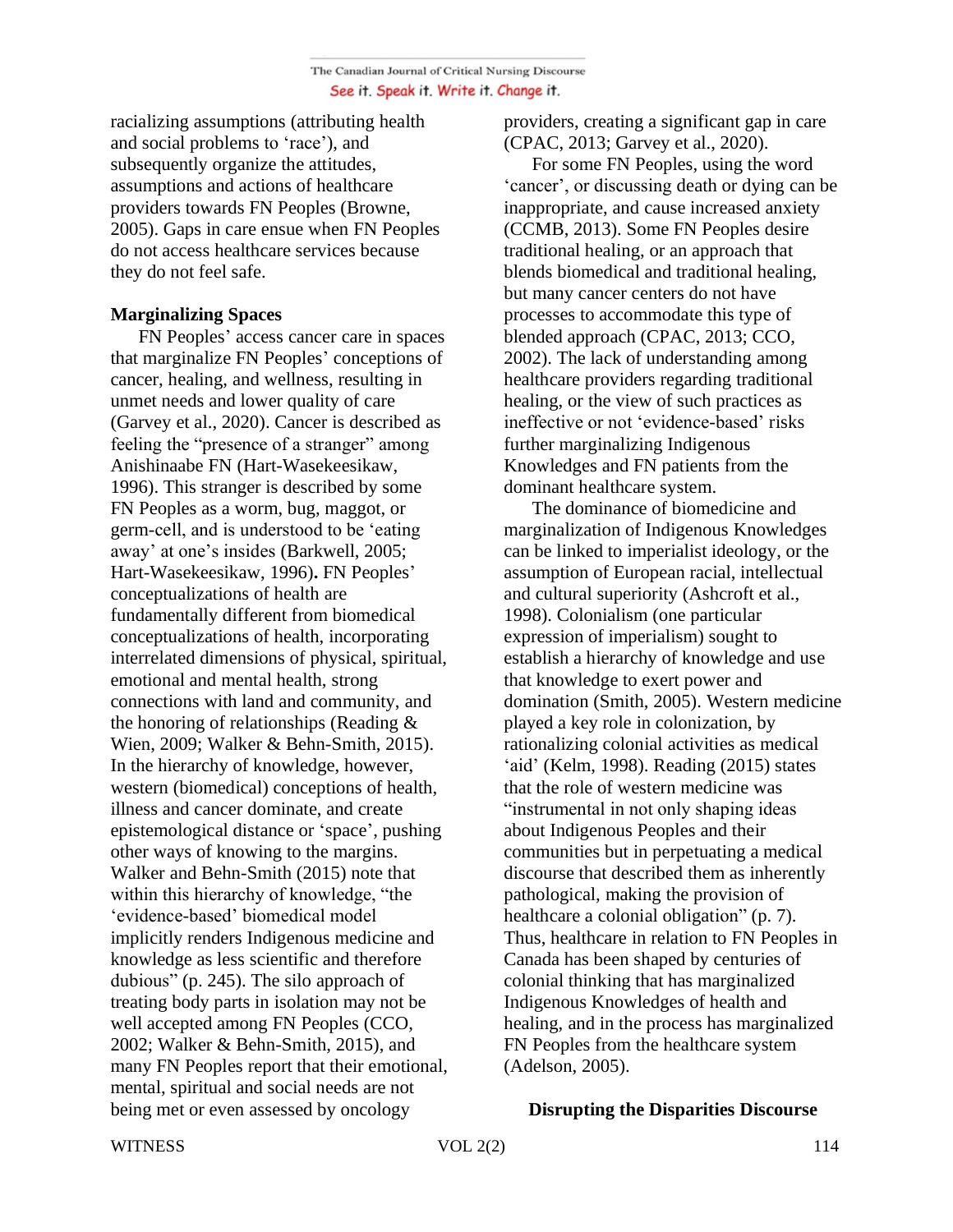Access to cancer care among FN Peoples is problematic throughout the cancer journey and is contributing to documented cancer disparities. Damaging ideologies and paternalistic policies have and continue to shape the lives and health of FN Peoples by constructing gaps in access to healthcare. Jurisdictional and geographical spaces can be linked to colonial policies reflected in the *BNA Act*, and the *Indian Act*. These spaces are particularly problematic within the cancer journey, creating barriers to accessing high quality and timely cancer care. Unsafe and marginalizing spaces are rooted in colonial ideologies and social discourses, as well as policies that prioritize a biomedical and service delivery model of healthcare. By unpacking the role of places and spaces in contributing to cancer disparities among FN Peoples, we challenge the disparity discourse of racialized assumptions that FN Peoples are "inherently inferior and deficient" (Battiste & Youngblood Henderson, 2012, p. 92). Reducing cancer disparities among FN Peoples must involve improving access to high quality, safe and timely cancer care. More importantly, rather than 'medicalizing' social problems by focusing on individuals and their 'deficits', a shift towards a whole systems approach, and attention at the structural level is necessary.

 Structural inequities are those that are power-laden, systematically produced by, and embedded in, political, social and economic institutions (McGibbon, 2016). A structural perspective attends to the root causes of poor health; through this lens, access to care can be understood in its broadest sense, including the social, political, historical and economic conditions underpinning inequities in access to healthcare (Pauly, MacKinnon, & Varcoe, 2009). Thus, rather than remaining fixated on epidemiological perspectives and growing cancer disparities, attention is also given to the broader systems of inequality that both create and sustain poor health.

What must be made explicitly clear is that such disparities have not developed in a vacuum, nor are they a result of biology or culture; rather, they are directly linked to colonial policies and institutions (Battiste & Youngblood Henderson, 2012).

 Attending to the structural determinants of health should be of importance to nurses, who witness the impacts of such inequities in their practice. McGibbon and Lukeman (2019) urge nurses to work "at the pointy edges of suffering and safety in peoples' lives, and yet go well beyond this suffering to disrupt structures that cause suffering in the first place" (p. 5). As nurses, therefore, we must begin to think of ourselves and of our profession as inherently political (Thorne, 2014), and work at both the individual or 'downstream' and the structural or 'upstream' levels (Falk-Rafael & Betker, 2012). Strengths-based approaches to program development and research challenge 'deficit discourses' by focusing on existing assets, addressing root causes of illness, and promoting overall wellness, while ensuring programs and services are culturally tailored (Fogarty et al., 2018). Within nursing, however, a focus on structural determinants of health has not been sustained and is rarely seen in nursing education, yet such understanding is critical to disrupting the disparities discourse and to effectively redressing health inequities (Fogarty et al., 2018; McGibbon et al., 2014; van Herk, Smith, & Andrew, 2011). Incorporating structural competency concepts – training clinicians to see the clinical and patient impacts of 'upstream' determinants of health – into professional nursing education would begin to help nurses to recognize, understand and address the structural roots of cancer disparities among FN Peoples in Canada (Metzl & Hansen, 2014).

 Yet the lack of attention to the structural conditions of health is a concerning example of moral bystanding – our intentional or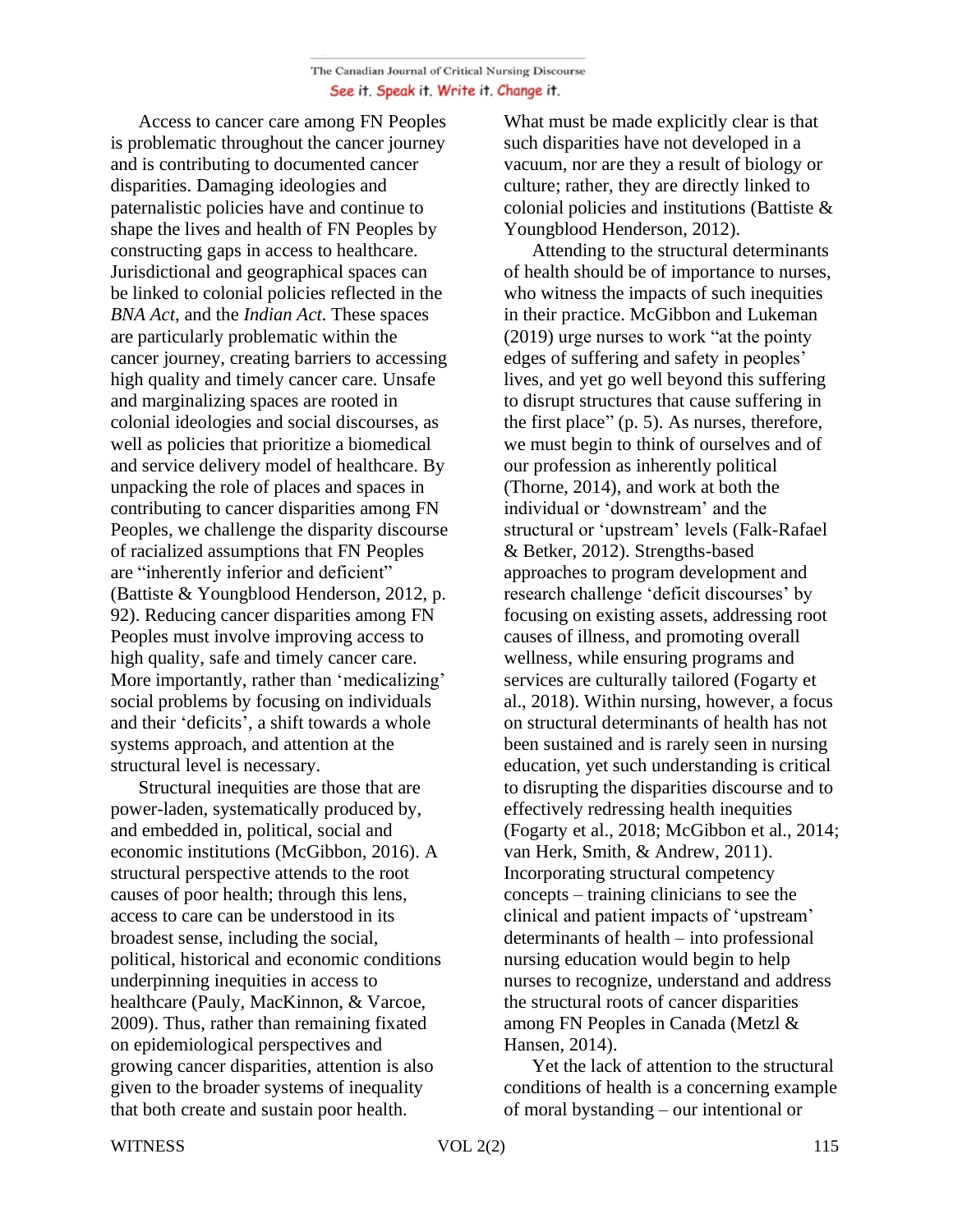unintentional, individual or collective inaction as nurses (McGibbon & Lukeman, 2019). While the focus of this paper has been on disrupting the disparities discourse through attention at the systems as structural level, as nurses, we must ask ourselves how such disparities have been perpetuated by our individual and collective actions. How have we contributed to the creation of unsafe spaces through our unconscious beliefs? How have our unquestioned colonizing and racist assumptions about FN Peoples seeped into our actions and interactions? How are these assumptions embedded in and therefore transmitted through our nursing curricula and professional development? How have we furthered the construction of marginalizing spaces through our support of biomedicine and subjugation of Indigenous Knowledges? How have we been part of the problem through our moral bystanding or *inaction*? Cultural safety, anti-racism and trauma-and violence-informed care education are one path to developing a critical consciousness within nursing, and can enhance healthcare provider awareness of and responsiveness to racism, colonialism, and oppression as determinants of health and healthcare access (Browne et al., 2018; Kurtz et al., 2018; Levine, Varcoe, & Browne, 2020; Yaphe, Richer, & Martin, 2019). Integration of cultural safety and trauma-and violence-informed care in nursing education may also facilitate an understanding of the roots of health inequities and challenge the dominance of biomedical discourses (Browne et al., 2018; Levine et al., 2020). To move forward in the spirit of truth and reconciliation, a selfimplicated critique is necessary: we must be willing to critically examine "nursing's role within colonial health systems that have and continue to perpetuate harm", and consider how to forge a new path forward (Symenuk, Tisdale, Bourque Bearskin & Munro, 2020).

#### **Conclusion**

 Although epidemiological evidence suggests cancer disparities among FN Peoples in Canada are deeply concerning, these disparities cannot be glossed over and attributed to individual or lifestyle choices. Rather, they must be situated within the broader social, economic, historical, and political context. As we have argued, FN Peoples are faced with inequitable access to cancer care throughout the cancer journey, and significant gaps in cancer care remain; these 'spaces' can be traced to colonial ideologies and policies, challenging the disparities discourse. Although rarely considered within the context of cancer and cancer care, colonial ideologies and policies continue to have significant and tangible impacts on the lives of FN Peoples, influencing health and access to healthcare. Recognizing the impact of colonialism on access to healthcare and health outcomes among FN Peoples is a fundamental step towards health equity and should be of importance to nurses. Moreover, as a profession rooted in social justice values, and who daily bear witness to the impacts of inequities, nursing must question to what extent we have been complicit in perpetuating such colonial ideologies. Future research and clinical approaches to FN health must assess and address the entire context of FN Peoples' lives, including historical, socioeconomic and political influences on health and healing: "any approach that fails to consider Aboriginal peoples as active in response to their colonial situation, rather than simply passive victims, will fail to comprehend not only past changes in health status and healthcare, but also, *and more importantly*, the future direction that will be taken in these areas" [emphasis added] (Waldram et al., 2006, p. 295).

**Ethical Permissions:** Ethical approval was not required for this review and analysis. **Author Note:** We have no known conflict of interest to disclose.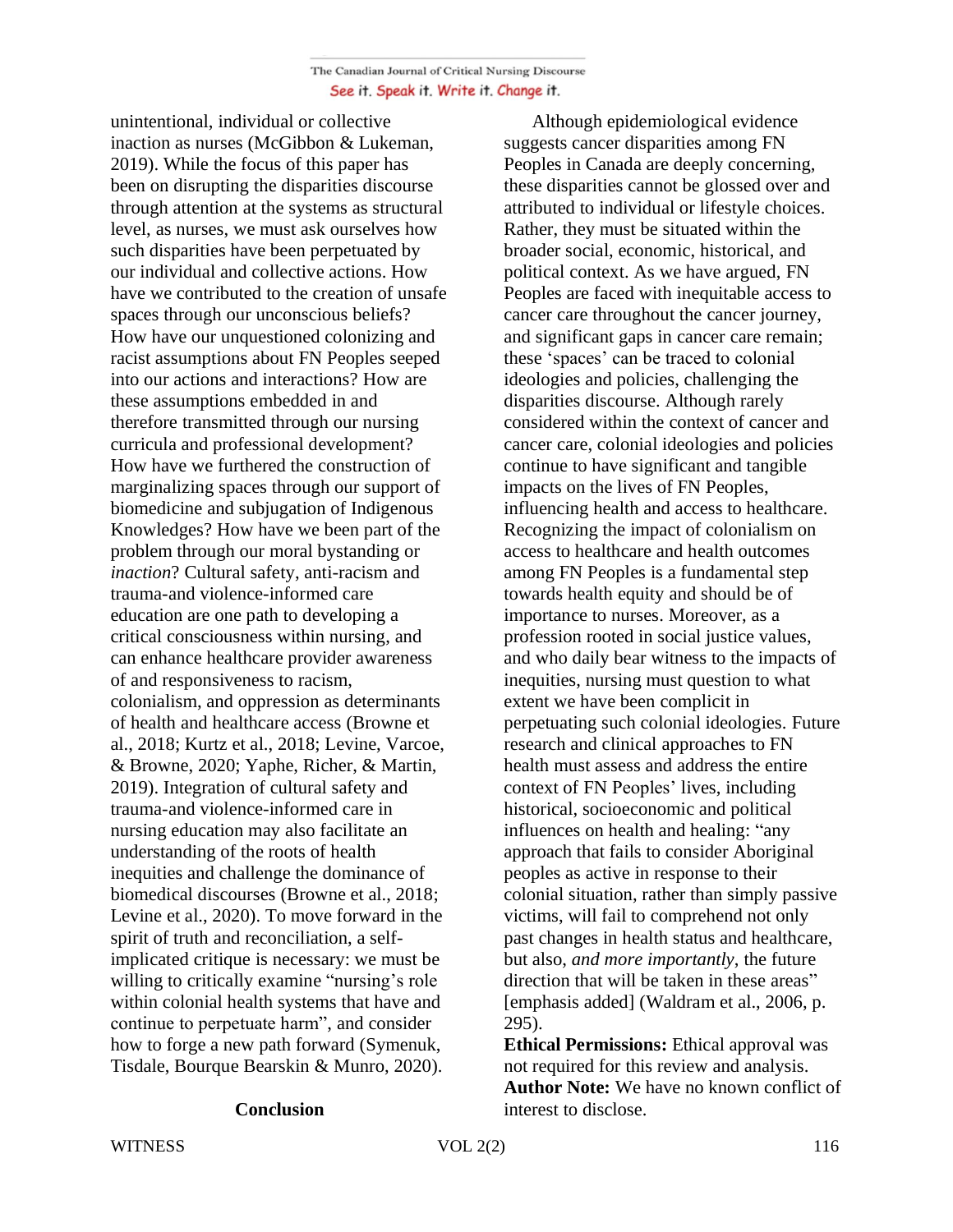### **References**

- Adelson, N. (2005). The embodiment of inequity. *Canadian Journal of Public Health*, *96*(Supplement 2), S45–S61. https://doi.org/10.17269/cjph.96.1490.
- Allan, B., & Smylie, J. (2015). *First Peoples, second class treatment: The role of racism in the health and wellbeing of Indigenous Peoples in Canada*. www.wellesleyinstitute.com.
- Anderson, J. M., Rodney, P., Reimer-Kirkham, S., Browne, A. J., Khan, K. B., & Lynam, M. J. (2009). Inequities in health and healthcare viewed through the ethical lens of critical social justice: Contextual knowledge for the global priorities ahead. *Advances in Nursing Science*, *32*(4), 282–294. https://doi.org/10.1097/ANS.0b013e31 81bd6955.
- Ashcroft, B., Griffiths, G., & Tiffin, H. (1998). *Key concepts in post-colonial studies*. Routledge.
- Assembly of First Nations. (2009). *Access to cancer screening and First Nations.* https://s22457.pcdn.co/wpcontent/uploads/2018/12/access\_to\_can cer\_screening\_first\_nations\_EN.pdf.
- Barkwell, D. (2005). Cancer pain: Voices of the Ojibway people. *Journal of Pain and Symptom Management*, *30*(5), 454–464. https://doi.org/10.1016/j.jpainsymman. 2005.04.008
- Battiste, M., & Youngblood Henderson, J. (2012). Oppression and the health of Indigenous Peoples. In E. A. McGibbon (Ed.), *Oppression: A social determinant of health* (pp. 89–96). Fernwood Publishing.
- Browne, A. J. (2001). The influence of liberal political ideology on nursing science. *Nursing Inquiry*, *8*(2), 118– 129. https://doi.org/10.1046/j.1440- 1800.2001.00095.x
- Browne, A. J. (2005). Discourses influencing nurses' perceptions of First Nations patients. *Canadian Journal of Nursing Research*, *37*(4), 62–87.
- Browne, A. J., Smye, V. L., & Varcoe, C. (2005). The relevance of postcolonial theoretical perspectives to research in Aboriginal health. *Canadian Journal of Nursing Research*.
- Browne, A. J., Varcoe, C., Ford-Gilboe, M., Nadine Wathen, C., Smye, V., Jackson, B. E., Wallace, B., Pauly, B., Herbert, C. P., Lavoie, J. G., Wong, S. T., & Blanchet Garneau, A. (2018). Disruption as opportunity: Impacts of an organizational health equity intervention in primary care clinics. *International Journal for Equity in Health*, *17*(154). https://doi.org/10.1186/s12939-018- 0820-2
- Canadian Partnership Against Cancer. (2011a). *First Nations, Inuit and Métis Action plan on cancer control*. https://s22457.pcdn.co/wpcontent/uploads/2017/12/fnim-actionplan-cancer-control.pdf.

Canadian Partnership Against Cancer. (2011b). *The future of cancer control in Canada*. https://www.partnershipagainstcancer.c a/wp-content/uploads/2017/08/thefuture-of-cancer-control-in-canadadiscussion-paper-on-pan-Canadiancancer-control-priorities-for-2012-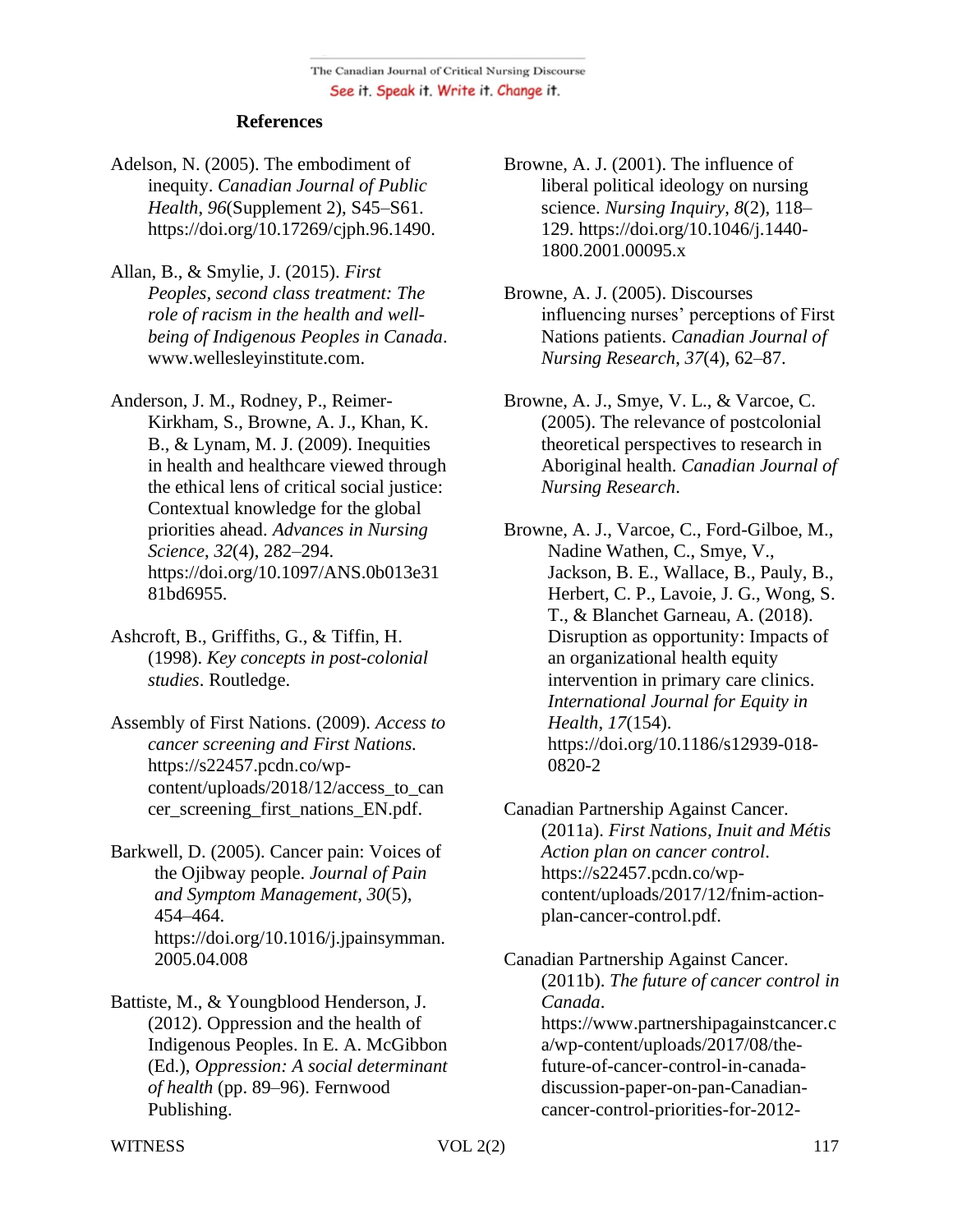2017.pdf.

Canadian Partnership Against Cancer. (2013). *First Nations cancer control in Canada baseline report*. https://s22457.pcdn.co/wpcontent/uploads/2017/12/first-nationscancer-control-baseline-report.pdf.

Canadian Partnership Against Cancer. (2015). *Cancer stage in performance measurement: A first look*. https://www.partnershipagainstcancer.c a/wp-content/uploads/2019/01/Cancerstage-in-performance-measurement-EN.pdf.

Cancer Care Ontario. (2002). *Analysis of the findings: Aboriginal cancer care needs assessment. "It's Our Responsibility"... Aboriginal Cancer Care Unit Cancer Care Ontario*. http://govdocs.ourontario.ca/node/1952 8.

CancerCare Manitoba. (2013). *The cancer story: Canadian cancer control in First Nations populations living off-reserve in rural, remote and isolated areas*. https://dev.partnershipagainstcancer.ca/ wpcontent/uploads/2018/12/cancer\_story\_f irst\_nations\_off\_reserve\_EN.pdf

- Cook, C. L. (2003). *Jurisdiction and First Nations health and health care* [unpublished master's thesis]. University of Manitoba.
- de Leeuw, S. (2016). Activating place: Geography as a determinant of Indigenous Peoples' health and wellbeing. In M. Greenwood, S. de Leeuw, N. M. Lindsay, & C. Reading (Eds.), *Determinants of Indigenous Peoples' Health in Canada* (pp. 90–103). Canadian Scholars' Press.

Decker, K. M., Demers, A. A., Kliewer, E. V, Biswanger, N., Musto, G., Elias, B., Griffith, J., & Turner, D. (2015). Pap test use and cervical cancer incidence in First Nations women living in Manitoba. *Cancer Prevention Research*, *8*(1), 49–55. https://doi.org/10.1158/1940- 6207.CAPR-14-0277

Decker, K. M., Kliewer, E. V., Demers, A. A., Fradette, K., Biswanger, N., Musto, G., Elias, B., & Turner, D. (2016). Cancer incidence, mortality, and stage at diagnosis in First Nations living in Manitoba. *Current Oncology*, *23*(4), 225–232. https://doi.org/10.3747/co.23.2906

Demers, A. A., Decker, K. M., Kliewer, E. V, Musto, G., Shu, E., Biswanger, N., Fradette, K., Elias, B., Griffith, J., & Turner, D. (2015). Mammography rates for breast cancer screening: A comparison of First Nations women and all other women living in Manitoba, Canada, 1999-2008. *Preventing Chronic Disease*, *12*(E82). https://doi.org/10.5888/pcd12.140571

Elias, B., Kliewer, E. V., Hall, M., Demers, A. A., Turner, D., Martens, P., Hong, S. P., Hart, L., Chartrand, C., & Munro, G. (2011). The burden of cancer risk in Canada's Indigenous population: A comparative study of known risks in a Canadian region. *International Journal of General Medicine*, *4*, 699–709. https://doi.org/10.2147/IJGM.S24292

Erickson, B., Biron, V. L., Zhang, H., Seikaly, H., & Côté, D. (2015). Survival outcomes of First Nations patients with oral cavity squamous cell carcinoma (Poliquin 2014). *Journal of*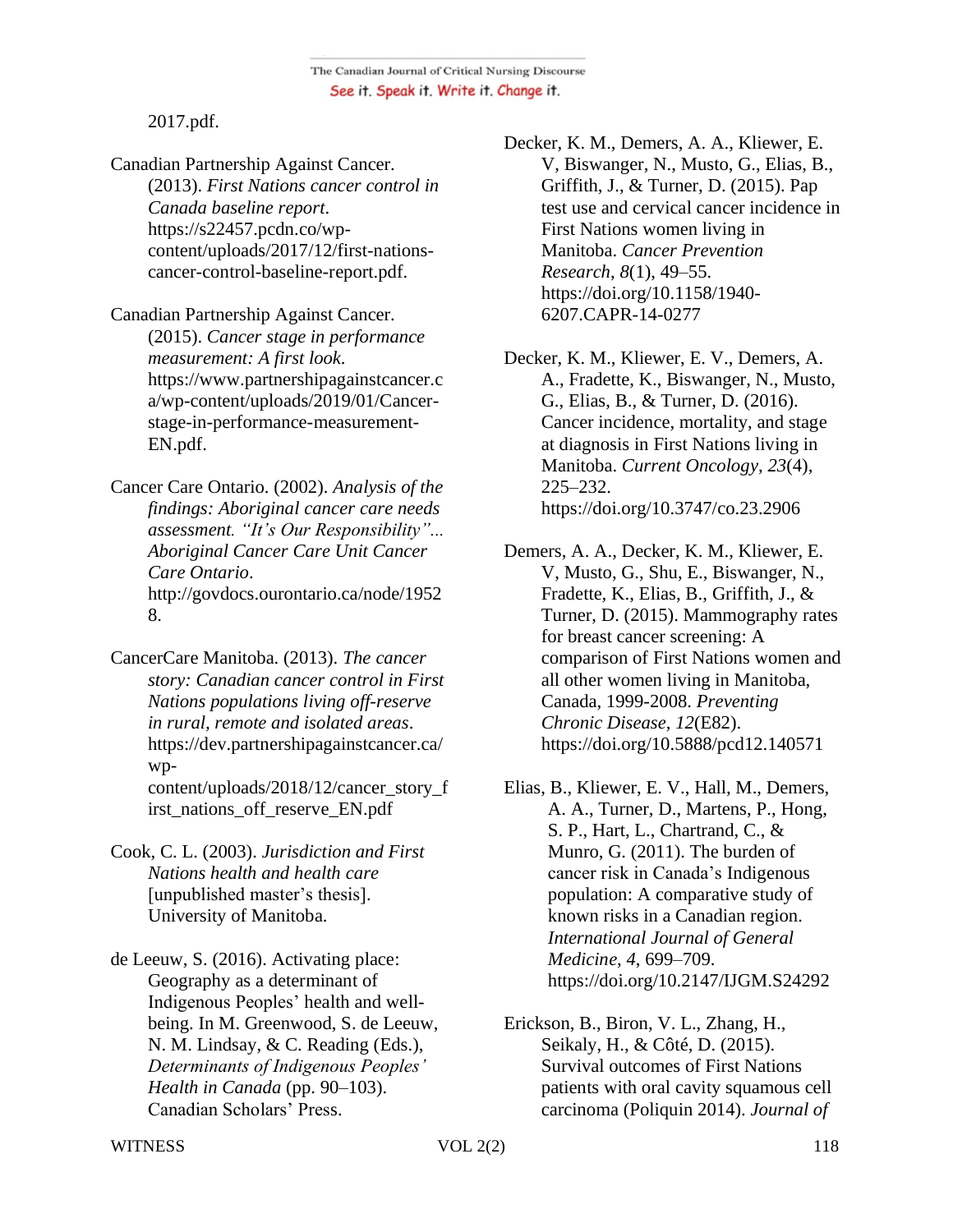*Otolaryngology - Head & Neck Surgery*, *44*(1). https://doi.org/10.1186/s40463-015- 0056-8

Falk-Rafael, A. (2005). Speaking truth to power: Nursing's legacy and moral imperative. *Advances in Nursing Science*, *28*(3), 212–223.

Falk-Rafael, A., & Betker, C. (2012). Witnessing social injustice downstream and advocating for health equity upstream: "the trombone slide" of nursing. *Advances in Nursing Science*, *35*(2), 98–112. https://doi.org/10.1097/ANS.0b013e31 824fe70f

Fogarty, W., Lovell, M., Langenberg, J., & Heron, M.-J. (2018). *Deficit discourse and strengths-based approaches: Changing the narrative of Aboriginal and Torres Strait Islander health and wellbeing*. *Deficit discourse and strengths-based approaches*. The Lowitja Institute. https://search.informit.com.au/documen tSummary;dn=583838279439901;res=I ELIND#.XIDUwpHePd0.mendeley

Garvey, G., Cunningham, J., Mayer, C., Letendre, A., Shaw, J., Anderson, K., & Kelly, B. (2020). Psychosocial aspects of delivering cancer care to Indigenous People: An overview. *Global Oncology, 6,* 148-154. https://doi.org/10.1200/JGO.19.00130

Hammond, C., Thomas, R., Gifford, W., Poudrier, J., Hamilton, R., Brooks, C., Morrison, T., Scott, T., & Warner, D. (2017). Cycles of silence: First Nations women overcoming social and historical barriers in supportive cancer care. *Psycho-Oncology*, *26*(2), 191– 198. https://doi.org/10.1002/pon.4335

Hart-Wasekeesikaw, F. (1996). *First Nations peoples' perspectives and experiences with cancer* [unpublished master's thesis]. University of Manitoba.

Horrill, T. C., Dahl, L., Sanderson, E., Munro, G., Garson, C., Fransoo, R., Thompson, G., Cook, C., Linton, J., & Schultz, A. S. H. (2019b). Comparing cancer indidence, stage at diagnosis and outcomes of First Nations and all other Manitobans: A retrospective analysis. *BMC Cancer*, *19*(1055). https://doi.org/10.1186/s12885-019- 6296-7

Horrill, T. C., Linton, J., Lavoie, J. G., Martin, D., Wiens, A., & Schultz, A. S. H. (2019a). Access to cancer care among Indigenous Peoples in Canada: A scoping review. *Social Science and Medicine*, *238*(112495). https://doi.org/10.1016/j.socscimed.201 9.112495

Horrill, T., Mcmillan, D. E., Schultz, A. S. H., & Thompson, G. (2018). Understanding access to healthcare among Indigenous peoples: A comparative analysis of biomedical and postcolonial perspectives. *Nursing Inquiry*, *25*(3). https://doi.org/10.1111/nin.12237

- Kelm, M. (1998). *Colonizing bodies: Aboriginal health and healing in British Columbia 1900-50*. UBC Press.
- Kurtz, D. L. M., Janke, R., Vinek, J., Wells, T., Hutchinson, P., & Froste, A. (2018). Health sciences cultural safety education in Australia, Canada, New Zealand, and the United States: A literature review. *International Journal of Medical Education*, *9*, 271–285. https://doi.org/10.5116/ijme.5bc7.21e2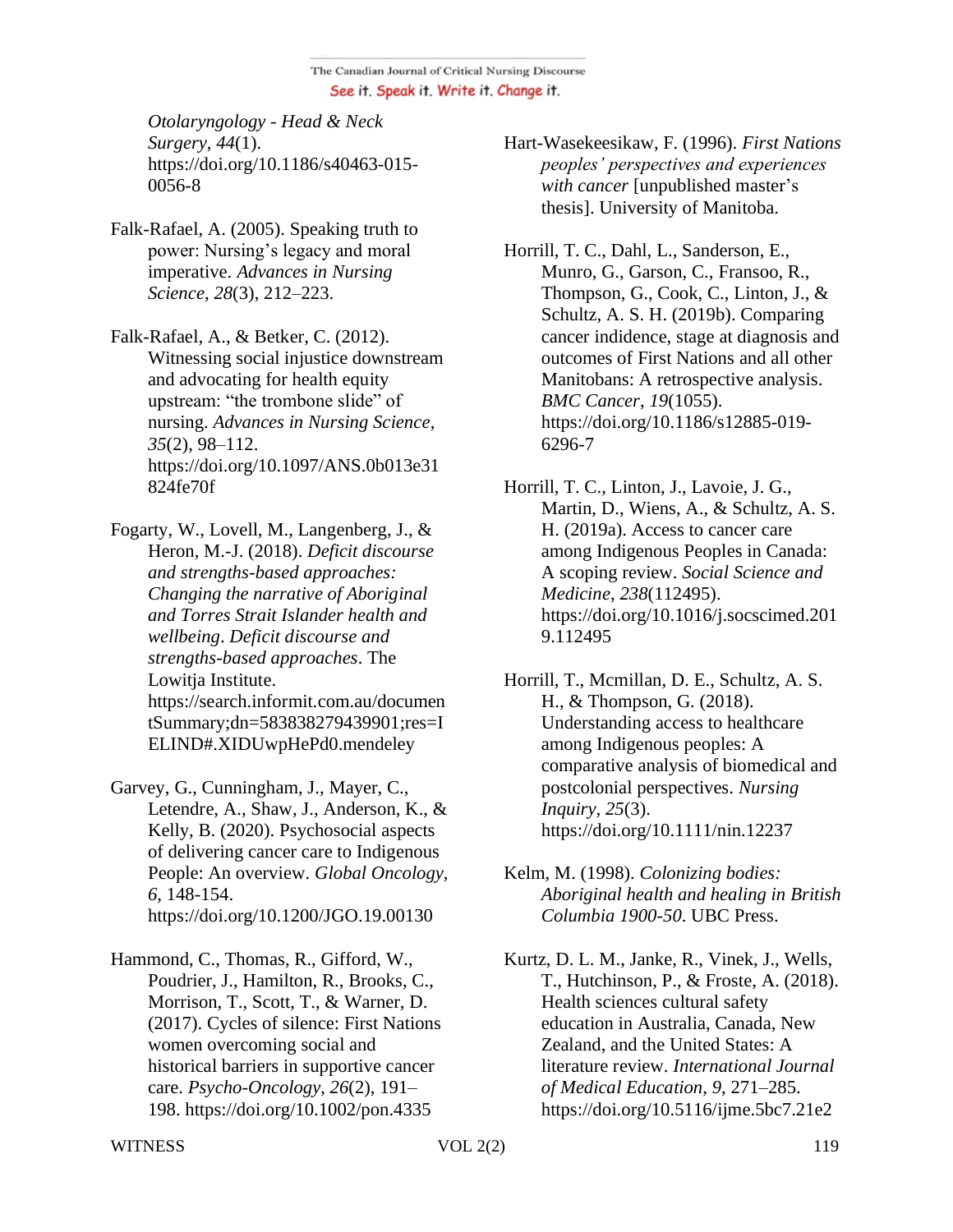Lavoie, J.G., & Forget, E. (2008). The cost of doing nothing: implications for the Manitoba health care system. *Pimatisiwin: A Journal of Aboriginal and Indigenous Community Health*, *6*(1), 107–122.

Lavoie, J. G. (2013). Policy silences: Why Canada needs a national First Nations, Inuit and Métis health policy. *International Journal of Circumpolar Health*, *73*(22690). https://doi.org/10.3402/ijch.v72i0.2269  $\Omega$ 

- Lavoie, J. G., Kaufert, J., Browne, A. J., Mah, S., O'Neil, J. D., Sinclair, S., & Bluesky, K. (2015). Negotiating barriers, navigating the maze: First Nation peoples' experience of medical relocation. *Canadian Public Administration*, *58*(2), 295–314. https://doi.org/10.1111/capa.12111
- Lavoie, J. G., Forget, E. L., & Browne, A. (2010). Caught at the crossroad: First Nations, health care, and the legacy of the Indian Act. *Pimatisiwin: A Journal of Aboriginal and Indigenous Community Health*, *8*(1), 83–100.
- Lavoie, J. G., Kaufert, J., Browne, A. J., & O'Neil, J. D. (2016). Managing Matajoosh: Determinants of First Nations' cancer care decisions. *BMC Health Services Research*, *16*(402). https://doi.org/10.1186/s12913-016- 1665-2
- Levine, S., Varcoe, C., & Browne, A. J. (2020). "We went as a team closer to the truth": Impacts of interprofessional education on trauma- and violenceinformed care for staff in primary care settings. *Journal of Interprofessional Care*.

https://doi.org/10.1080/13561820.2019. 1708871

Loppie, C., & Wien, F. (2005). *Our journey : First Nations experience in navigating cancer care*. Cancer Care Nova Scotia.

Maar, M., Burchell, A., Little, J., Ogilvie, G., Severini, A., Yang, J. M., & Zehbe, I. (2013). A qualitative study of provider perspectives of structural barriers to cervical cancer screening among First Nations women. *Women's Health Issues*, *23*(5), e319–e325. https://doi.org/10.1016/j.whi.2013.06.0 05

- McGahan, C. E., Linn, K., Guno, P., Johnson, H., Coldman, A. J., Spinelli, J. J., & Caron, N. R. (2017). Cancer in First Nations people living in British Columbia, Canada: an analysis of incidence and survival from 1993 to 2010. *Cancer Causes and Control*, *28*(10), 1105–1116. https://doi.org/10.1007/s10552-017- 0950-7
- McGibbon, E. (2016). Oppressions and access to health care: Deepening the conversation. In Dennis Raphael (Ed.), *Social determinants of health: Canadian perspectives* (3rd ed., pp. 491–520). Canadian Scholars' Press.

McGibbon, E., & Lukeman, S. (2019). Critical social justice: The moral imperative for critical perspectives in nursing. *Witness: The Canadian Journal of Critical Nursing Discourse*, *1*(1), 3–12. https://doi.org/10.25071/2291-5796.21

McGibbon, Elizabeth, Mulaudzi, F. M., Didham, P., Barton, S., & Sochan, A. (2014). Toward decolonizing nursing: The colonization of nursing and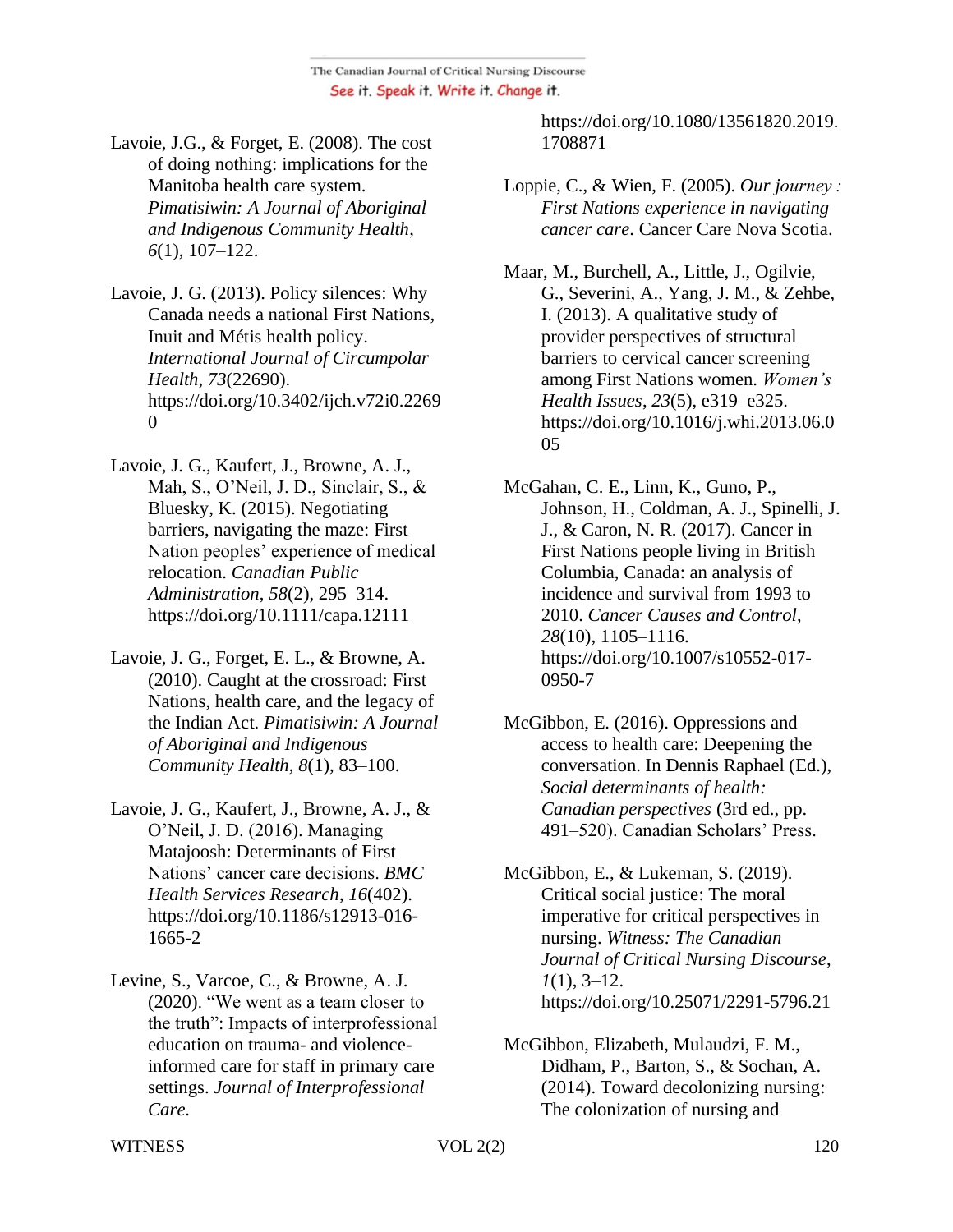strategies for increasing the counternarrative. *Nursing Inquiry*, *21*(3), 179– 191. https://doi.org/10.1111/nin.12042

- Metzl, J. M., & Hansen, H. (2014). Structural competency: Theorizing a new medical engagement with stigma and inequality. *Social Science & Medicine*, *103*, 126–133. https://doi.org/10.1016/j.socscimed.201 3.06.032
- Mitchell, T., Arseneau, C., & Thomas, D. (2019). Colonial trauma: Complex, continuous, collective, cumulative and compounding effects on the health of Indigenous Peoples in Canada and beyond. *International Journal of Indigenous Health*, *14*(5), 74–94. https://doi.org/10.32799/ijih.v14i2.3225 1
- National Collaborating Centre for Aboriginal Health. (2011). *Looking for Aboriginal health in legislation and policies, 1970 to 2008: The Policy Synthesis Project*. National Collaborating Centre for Aboriginal Health. https://www.ccnsanccah.ca/495/Looking for Aboriginal health\_in\_legislation\_and\_policies,\_19 70-

2008\_\_The\_policy\_synthesis\_project.n ccah?id=28.

- Neal, R. D., Tharmanathan, P., France, B., Din, N. U., Cotton, S., Hamilton, W., & Hendry, A. (2015). Is increased time to diagnosis and treatment in symptomatic cancer associated with poorer outcomes? Systematic review. *British Journal of Cancer*, *112*, S92-107. https://doi.org/10.1038/bjc.2015.48
- Nishri, E. D., Sheppard, A. J., Withrow, D. R., & Marrett, L. D. (2015). Cancer survival among First Nations people of Ontario, Canada (1968-2007).

*International Journal of Cancer*, *136*(3), 639–645. https://doi.org/10.1002/ijc.29024

- Olson, R. A., Howard, F., Turnbull, K., Munroe, D., Zirul, C., Manji, R., Tobin, P., & Ward, A. (2014). Prospective evaluation of unmet needs of rural and Aboriginal cancer survivors in Northern British Columbia. *Current Oncology*, *21*(2), e179-85. https://doi.org/http://dx.doi.org/10.3747 /co.21.1729
- Pauly, B. M., MacKinnon, K., & Varcoe, C. (2009). Revisiting "who gets care?": Health equity as an arena for nursing action. *Advances in Nursing Science*, *32*(2), 118–127. https://doi.org/10.1097/ANS.0b013e31 81a3afaf
- Reading, C. (2015). Structural determinants of Aboriginal peoples' health. In M. Greenwood, S. de Leeuw, N. M. Lindsay, & C. Reading (Eds.), *Determinants of Indigenous Peoples' Health in Canada* (pp. 3–15). Canadian Scholars' Press.
- Reading, C. L., & Wien, F. (2009). *Health Inequalities and Social Determinants of Aboriginal Peoples ' Health*. National Collaborating Centre for Aboriginal Health. https://www.ccnsanccah.ca/docs/determinants/RPT-HealthInequalities-Reading-Wien-EN.pdf.

Sheppard, A. J., Chiarelli, A. M., Marrett, L. D., Mirea, L., Diane Nishri, E., & Trudeau, M. E. (2010). Detection of later stage breast cancer in first nations women in Ontario, Canada. *Canadian Journal of Public Health*, *101*(1), 101– 105. https://doi.org/10.1007/BF03405573

WITNESS  $VOL 2(2)$  121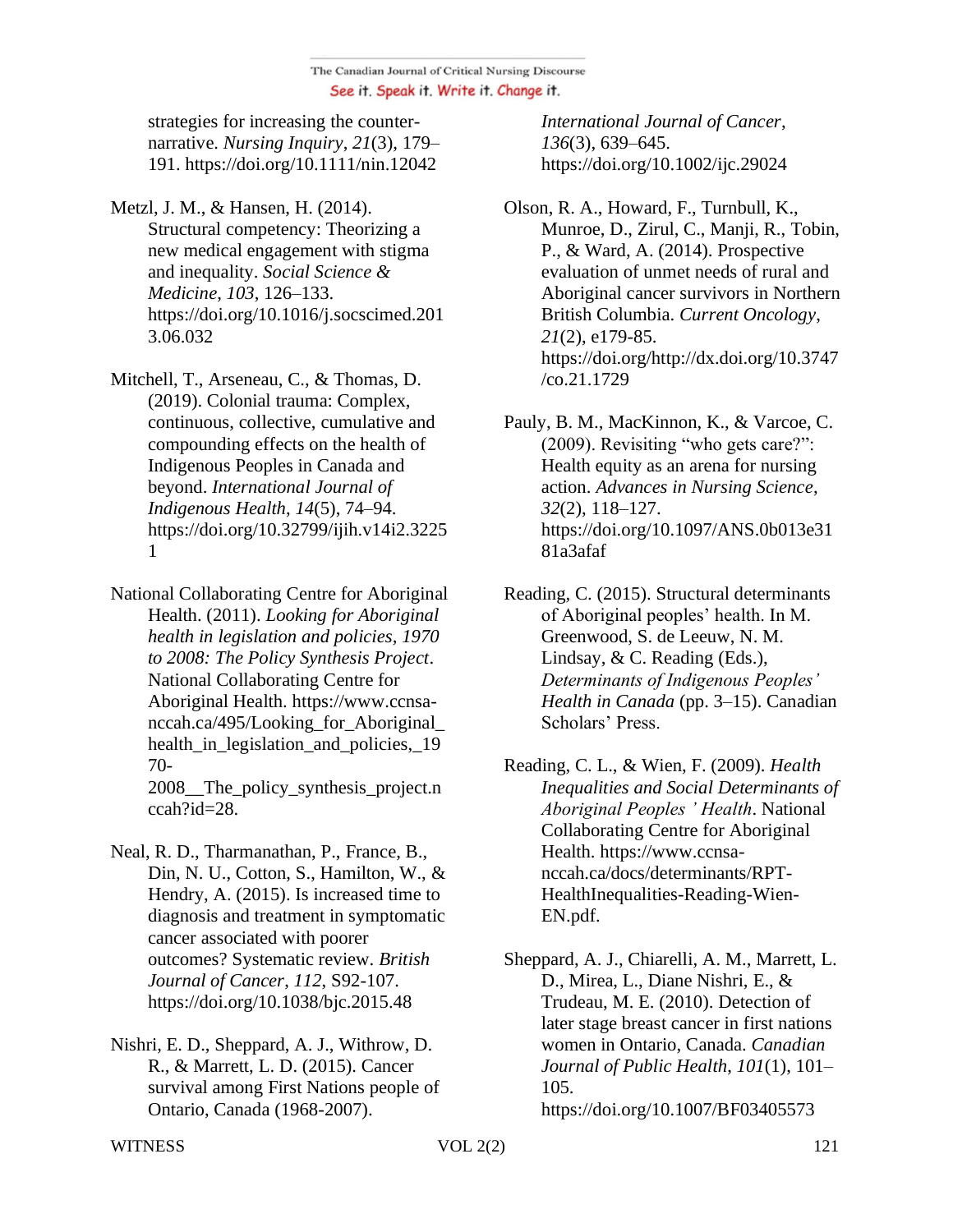Smith, L. T. (2005). *Decolonizing methodologies: Research and Indigenous Peoples* (2nd ed.). Zed Books.

Symenuk, P. M., Tisdale, D., Bourque Bearskin, D. H., & Munro, T. (2020). In search of the truth: Uncovering nursing's involvement in colonial harms and assimilative policies five years post Truth and Reconciliation Commission. *Witness: The Canadian Journal of Critical Nursing Discourse, 2*(1), 84-96. https://doi.org/10.25071/2291-5796.51

The Saint Elizabeth First Nations Inuit and Métis Program. (2012). *"Walk a Mile in My Moccasins": Foundations for action in First Nations cancer control*. https://www.saintelizabeth.com/getmed ia/60380147-c3b4-492c-a437- 395e967ac4f0/Walk-a-Mile-in-My-Moccasins-Foundations-For-Action-in-First-Nations-Cancer-Control.pdf.aspx

- Thorne, S. (2014). Nursing as social justice: A case for emancipatory disciplinary theorizing. In P. N. Kagan, M. C. Smith, & P. L. Chinn (Eds.), *Philosophies and practices of emancipatory nursing: Social justice as praxis* (pp. 79–90). Routledge. https://doi.org/10.4324/9780203069097
- Tobias, J. K., Tinmouth, J., Senese, L. C., Jumah, N., Llovet, D., Kewayosh, A., Rabeneck, L., & Dobrow, M. (2020). Health policy as a barrier to First Nations Peoples' access to cancer screening. *Healthcare Policy, 15*(3), 28-46. https://doi.org/10.12927/hcpol.2020.26 132

van Herk, K. A., Smith, D., & Andrew, C.

(2011). Examining our privileges and oppressions: Incorporating an intersectionality paradigm into nursing. *Nursing Inquiry*, *18*(1), 29–39. https://doi.org/10.1111/j.1440- 1800.2011.00539.x

Vasilevska, M., Ross, S. A., Gesink, D., & Fisman, D. N. (2012). Relative risk of cervical cancer in Indigenous women in Australia, Canada, New Zealand, and the United States: A systematic review and meta-analysis. *Journal of Public Health Policy*, *33*(2), 148–164. https://doi.org/10.1057/jphp.2012.8

Wakewich, P., Wood, B., Davey, C., Laframboise, A., & Zehbe, I. (2016). Colonial legacy and the experience of First Nations women in cervical cancer screening: A Canadian multicommunity study. *Critical Public Health*, *26*(4), 368–380. https://doi.org/10.1080/09581596.2015. 1067671

Waldram, J. B., Herring, D. A., & Young, T. K. (2006). *Aboriginal health in Canada: Historical, cultural, and epidemiological perspectives* (2nd ed.). University of Toronto Press.

- Walker, L. M., & Behn-Smith, D. (2015). Medicine is relationship, relationship is medicine. In M. Greenwood, S. de Leeuw, N. M. Lindsay, & C. Reading (Eds.), *Determinants of Indigenous Peoples' health in Canada* (pp. 244– 254). Canadian Scholars' Press.
- Weitzel, J., Luebke, J., Wesp, L., Graf, M. D. C., Ruiz, A., Dressel, A., & Mkandawire-Valhmu, L. (2020). The role of nurses as allies against racism and discrimination: An analysis of key resistance movements of our time. *Advances in Nursing Science*, *43*(2),